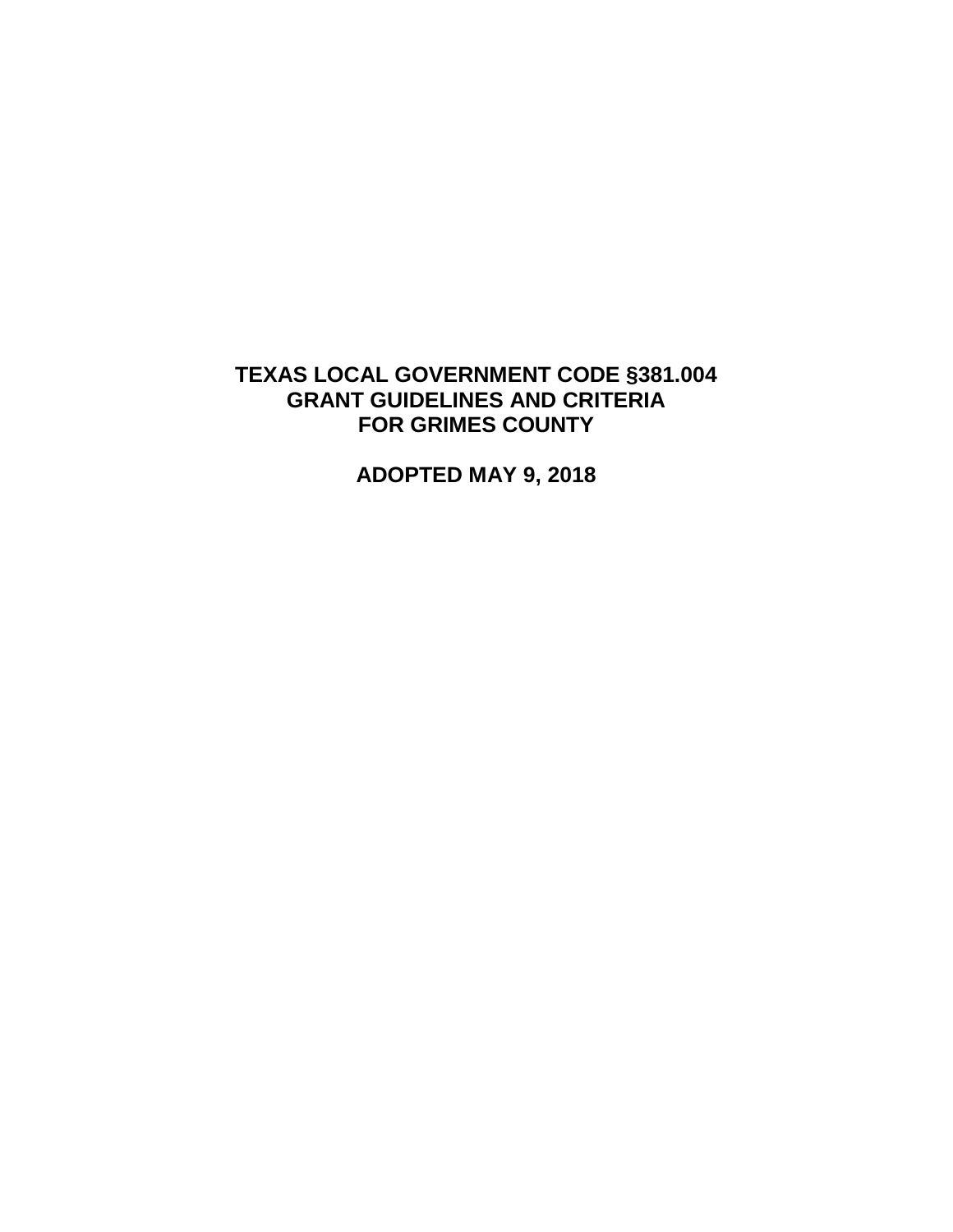## **Executive Summary Grimes County Guidelines and Criteria for Grant Agreements pursuant to Texas Local Government Code §381.004 ("381 Agreements" herein)**

### **GENERAL**

To stimulate business and commercial activity in a county, the Commissioners' Court of the County may develop and administer a program: (1) for state or local economic development; (2) for small or disadvantaged business development; (3) to stimulate, encourage, and develop business location and commercial activity in the county; (4) to promote or advertise the county and its vicinity or conduct a solicitation program to attract conventions, visitors, and businesses; (5) to improve the extent to which women and minority businesses are awarded county contracts; (6) to support comprehensive literacy programs for the benefit of the county residents; or (7) for the encouragement, promotion, improvement, and application of the arts. Under Texas law, counties that wish to participate in 381 Agreements are required to establish a program for doing so. The attached guidelines and criteria for such a program are effective beginning May 9, 2018. This summary sets forth the basic policy and procedural issues that are detailed in the guidelines and criteria.

#### **MINIMUM REQUIREMENTS**

- 1. Only new buildings and new fixed machinery and equipment with economic lives of at least 15 years are to be considered when determining eligibility for 381 Agreements. Existing items are not to be considered when determining eligibility for 381 Agreements. Items such as inventories, vehicles, and moveable personal property are not to be considered when determining eligibility for 381 Agreements. Also certain types of properties, such as retail business and motels, are not to be considered when determining eligibility for 381 Agreements.
- 2. A minimum investment of \$5,000,000 in eligible property is required.
- 3. A minimum of one (1) permanent full time position must be added to the entity's employee base. Employee numbers will be considered in conjunction with the total annual payroll that the project is expected to generate and the median annual wage for the area as posted by the Texas Workforce Commission.
- 4. The business must have previously received a grant pursuant to Texas Local Government Code Section 380.001 from the incorporated area wherein the business is located.
- 5. The business cannot be in a reinvestment zone.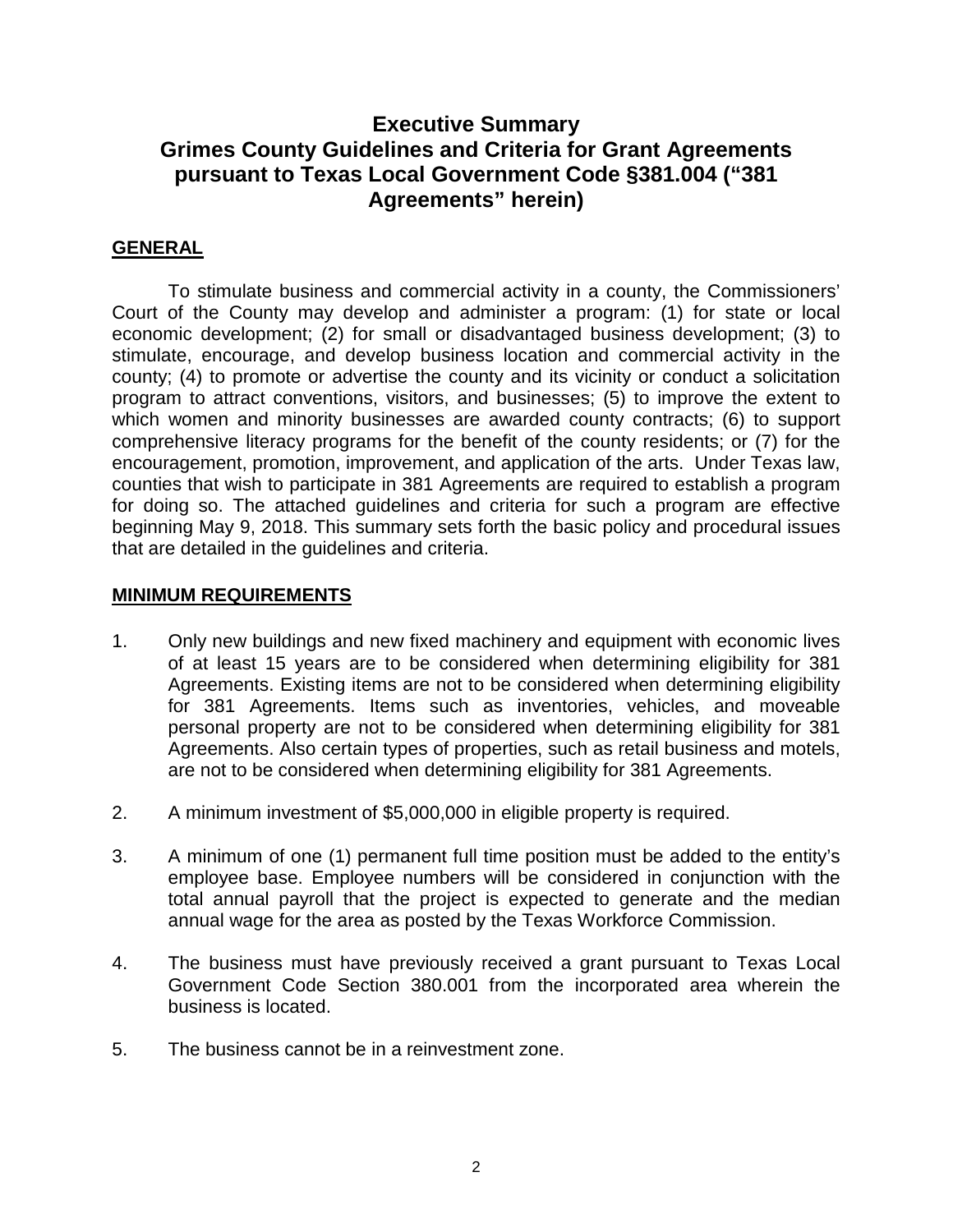6. The business cannot be currently involved in pending litigation which involves a claim against the business for damages.

### **TERM AND VALUE**

The maximum term for a 381 Agreement is two years. The amount of any grant or grants awarded will be left to the discretion of the Commissioners' Court but in no event shall the total yearly amount of any grant or grants to any one entity exceed the total annual ad valorem taxes paid to Grimes County by such entity in the year preceding the award or awards.

### **PROCEDURE**

- 1. The applicant shall submit an application to the Precinct Commissioner, with a copy to the Executive Director of the Navasota Grimes County Chamber of Commerce, wherein the property in question is located.
- 2. Within sixty (60) days of the date the application is submitted to the Precinct Commissioner, the County shall approve or deny the request for a 381 Agreement as an agenda item at a meeting of the Commissioners Court. If approved, a written Agreement between the County and the property owner, consistent with the guidelines and criteria described herein, shall be executed. The project shall be monitored for compliance during the term of the Agreement and shall be subject to default, cancellation and repayment provisions.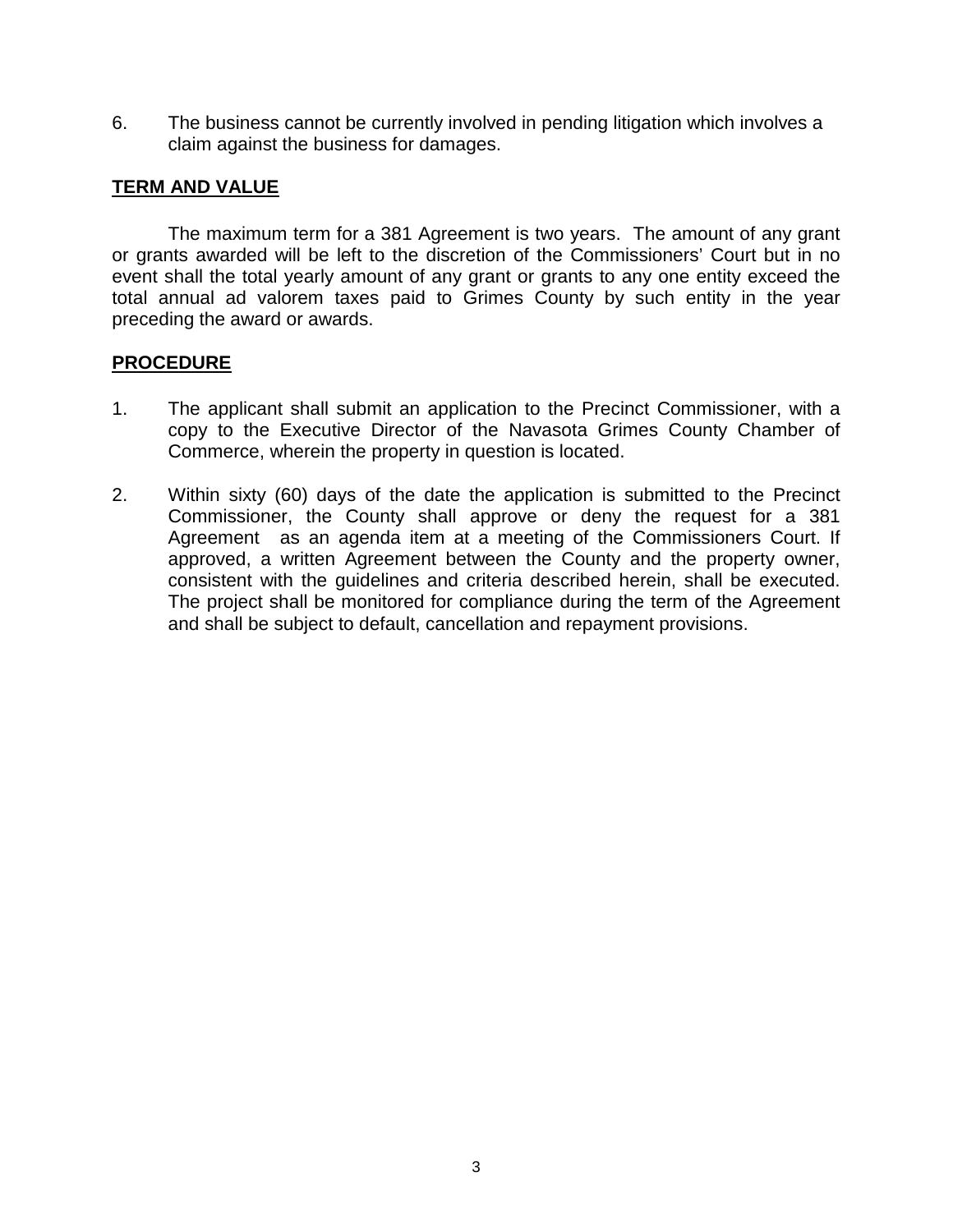### **PROGRAM FOR GRANTING 381 AGREEMENTS**

**WHEREAS**, the creation and retention of job opportunities that bring new wealth is one of the highest civic priorities; and

**WHEREAS**, new jobs and investment will benefit the area economy, provide needed opportunities, strengthen the real estate market and generate tax revenue to support local services; and

**WHEREAS**, the communities within Grimes County must compete with other localities across the nation currently offering inducements to attract jobs and investments; and

**WHEREAS**, any grants of public money would reduce needed available money unless strictly limited in application to those new and existing industries that bring new wealth to the community; and

**WHEREAS**, any grants of public money should not have a substantial adverse effect on the competitive position of existing companies operating in Grimes County; and

**WHEREAS**, grants of public money should not be used to attract those industries that have demonstrated a lack of commitment to protecting our environment, but should be used to encourage projects designed to protect our environment; and

**WHEREAS**, grants of public money, when offered to attract primary jobs in industries which bring in money from outside a community instead of merely recirculating dollars within a community, have been shown to be an effective method of enhancing and diversifying an area's economy; and

**WHEREAS**, Texas law requires counties to establish a program as to eligibility for 381 Agreements prior to awarding any grants of public money; and

**WHEREAS**, to assure a common, coordinated effort to promote our economic development, any such program should be adopted by the Commissioners Court of Grimes County;

**NOW, THEREFORE, BE IT RESOLVED** that the Commissioners Court of Grimes County hereby adopts this program for the awarding of grants of public money pursuant to Texas Local Government Code Section 381.004(h) in Grimes County, Texas effective May 9, 2018.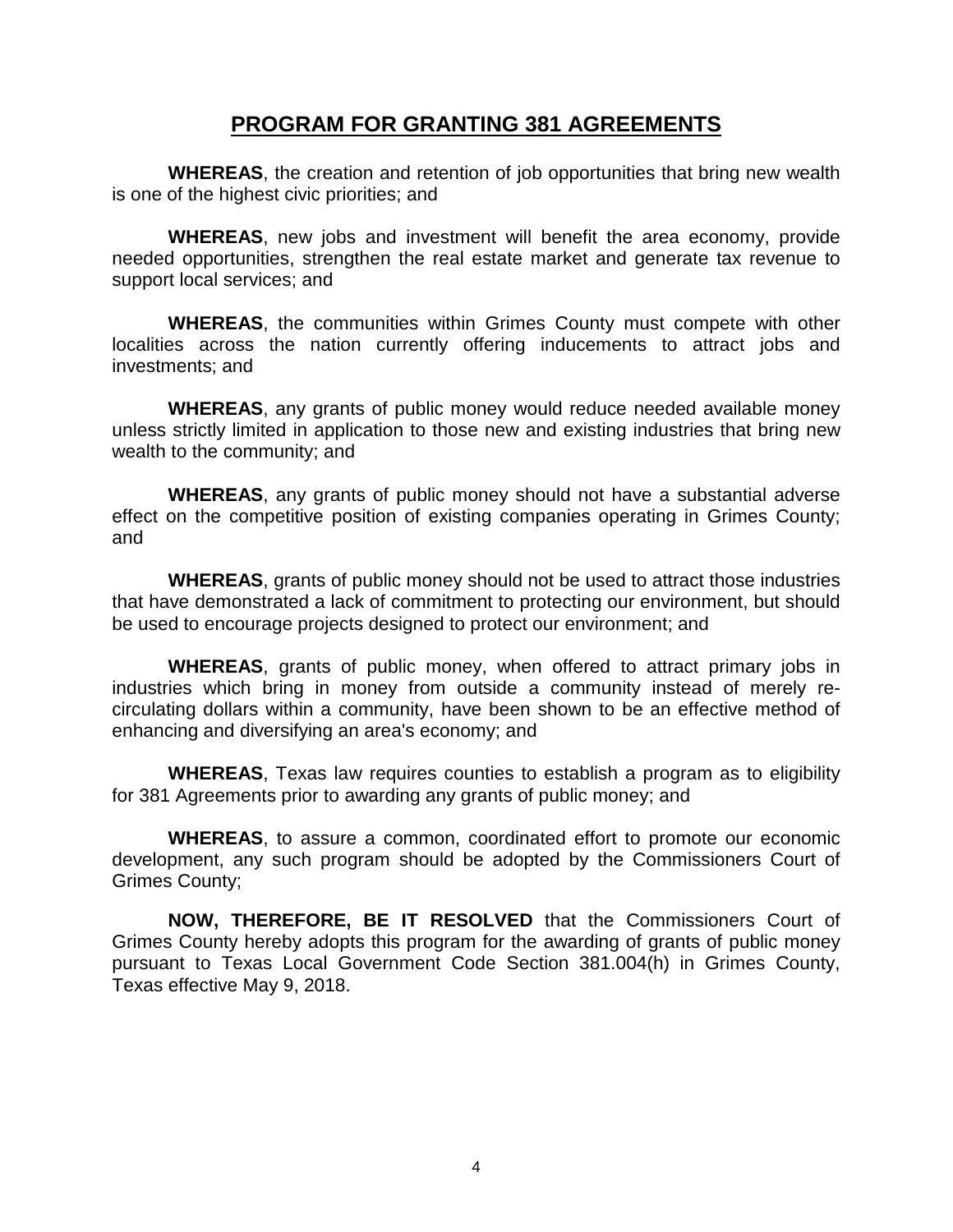## **SECTION 1 DEFINITIONS**

- (a) **Grant** means an award of public money awarded to stimulate business and commercial activity.
- (b) **Overlapping Jurisdiction** means any other taxing unit in which the property to be the subject of the abatement is located.
- (c) **Agreement** means a contractual agreement between a property owner and/or lessee and an eligible jurisdiction for the purposes of tax abatement.
- (d) **Base Year Value** means the assessed value of eligible property on January l preceding the execution of the Agreement, plus the agreed upon value of eligible property improvements made after January 1 but before the date the Agreement is executed.
- (e) **Base Year Number of Employees** means the number of employees reflected in the owner's application package.
- (f) **Deferred Maintenance** means improvements necessary for continued operations which do not improve productivity or alter the process technology.
- (g) **Economic Life** means the number of years a property improvement is expected to be in service in a facility.
- (h) **Employee** means a person whose employment is both permanent and fulltime, who works for and is an employee of the Owner or an employee of a Contractor, who works a minimum of 1,750 hours per year exclusively within the Zone, who receives industry-standard benefits, and whose employment is reflected in the Owner's (and Contractor's, if applicable) quarterly report filed with the Texas Workforce Commission; but *excluding* any direct contract (seasonal, part-time, and full-time equivalent).
- (i) **New Facility** means a property, previously undeveloped, which is placed into service by means other than or in conjunction with expansion or modernization.
- (j) **Expansion** means the addition of buildings, structures, fixed machinery or equipment for purposes of increasing production capacity.
- (k) **Modernization** means a complete or partial demolition of facilities and the complete or partial reconstruction or installation of a facility of similar expanded production capacity. Modernization may result from the construction, alteration, or installation of buildings, structures, or fixed machinery and equipment. Modernization shall include improvements for the proposed purposes of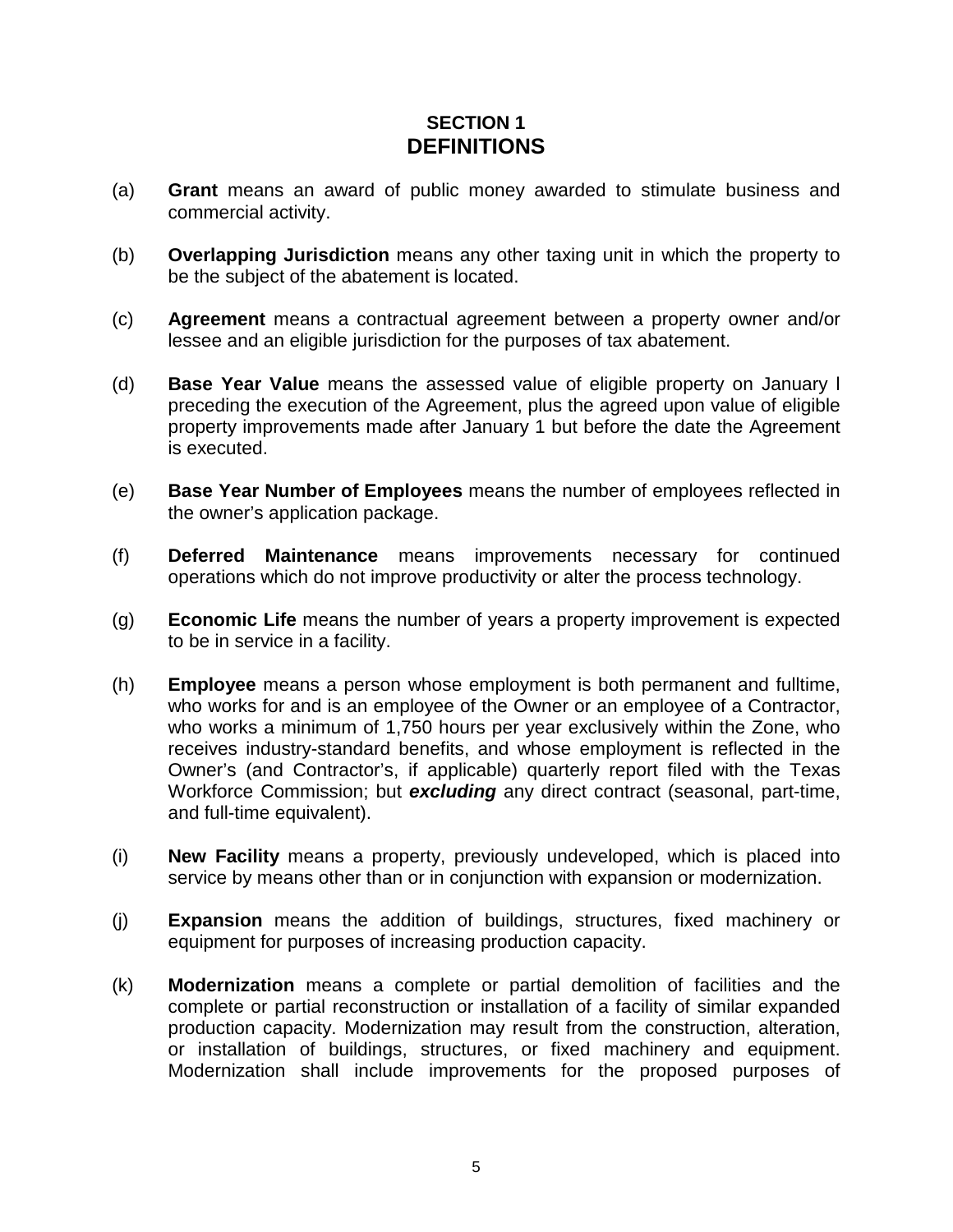increasing productivity or updating the technology of fixed machinery or equipment, or both.

- (l) **Facility** means property improvements completed or in the process of construction which together comprise an integral whole.
- (m) **Manufacturing Facility** means buildings and structures, including fixed-in-place machinery and equipment, the primary purpose of which is or will be the manufacture of tangible goods or materials or the processing of such goods or materials by physical or chemical change.
- (n) **Regional Distribution Center Facility** means buildings and structures, including fixed machinery and equipment, used or to be used primarily to receive, store, service or distribute goods or materials owned by the facility operator where a majority of the goods are distributed to points at least 100 miles from any part of Grimes County.
- (o) **Regional Service Facility** means buildings and structures, including fixed machinery and equipment, used or to be used to service goods where a majority of the goods being serviced originate at least 100 miles from any part of Grimes County.
- (p) **Research Facility** means building and structures, including fixed machinery and equipment, used or to be used primarily for research or experimentation to improve or develop new tangible goods or materials or to improve or develop the production processes thereto.
- (q) **Research and Development Facility** means buildings and structures, including fixed-in-place machinery and equipment, used or to be used primarily for research or experimentation to improve or develop current technology in biomedicine, electronics or pre-commercial emerging industries.
- (r) **Other Basic Industry Facility** means buildings and structures including fixed machinery and equipment not elsewhere described, used or to be used for the production of products or services.

## **SECTION 2 GRANTS AUTHORIZED**

- (a) **Authorized Facility.** A facility may be eligible for a grant if it is a: Manufacturing Facility, Research Facility, Regional Distribution Center Facility, Regional Service Facility, Research and Development Facility or Other Basic Industry.
- (b) **Creation of New Value.** A grant may only be awarded based upon the amount of ad valorem taxes paid for the additional value of eligible real property (including fixed-in-place machinery and equipment) listed in a 381 Agreement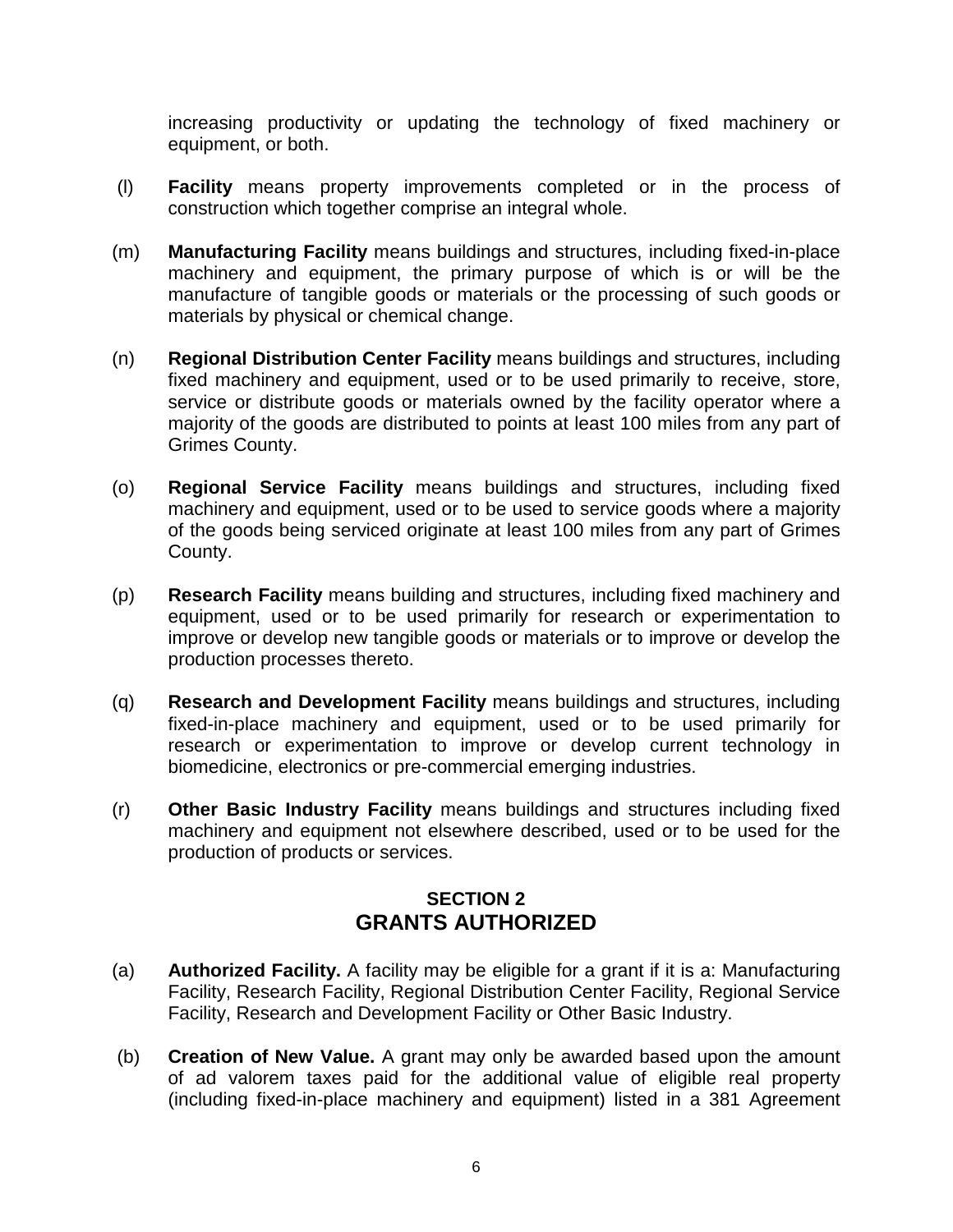between the County and the property owner, subject to such limitations as the Commissioners Court and state law may require.

- (c) **New and Existing Facilities.** Grants may be awarded based upon the amount of ad valorem taxes paid for new facilities and improvements to existing facilities for purposes of Expansion or Modernization.
- (d) **Eligible Property.** Grants may be awarded based upon ad valorem taxes paid upon the value of buildings, structures, fixed machinery and equipment, and site improvements plus ancillary fixed improvements necessary to the operation and administration of the facility.
- (e) **Ineligible Property.** Grants may not be awarded based upon ad valorem taxes paid upon land; inventories; supplies; tools; office furnishings and equipment, mobile equipment, and other forms of movable personal property; vehicles; vessels; aircraft; single family housing; multi-family housing; hotel and motel accommodations; local, regional or national entertainment centers, retail businesses, facilities primarily devoted to the production, generation or transmission of electricity, deferred maintenance investments; and property with an economic life of less than 15 years.
- (f) **Term of Grant.** The maximum term of grants to any specific entity is two years. The term of grants and the amount of each grant of the term may otherwise vary depending on the overall nature and character of the proposed project.
- (g) **Basic Qualifications for Grants.** To be eligible for one or more grants the relevant planned improvements:

1. Must be shown to involve an investment that will increase the assessed value of the eligible property at least five million dollars (**\$5,000,000)** upon completion of the project.

2. Must be shown to directly create permanent employment for at least one (1) person. Employee numbers shall be considered in conjunction with the total amount of payroll that is expected to be generated and the median annual wage for the area as posted by the Texas Workforce Commission.

3. Must have no serious adverse effect on the citizens of Grimes County, local taxing jurisdictions, or existing businesses that are in competition with the party requesting the grant.

- (h) **Taxability.** During the term of the grant, ad valorem taxes shall be assessed as usual by the Grimes County Appraisal District:
- (i) **Environmental and Worker Safety Qualification.** In determining whether to award a grant, consideration will be given to compliance with all state and federal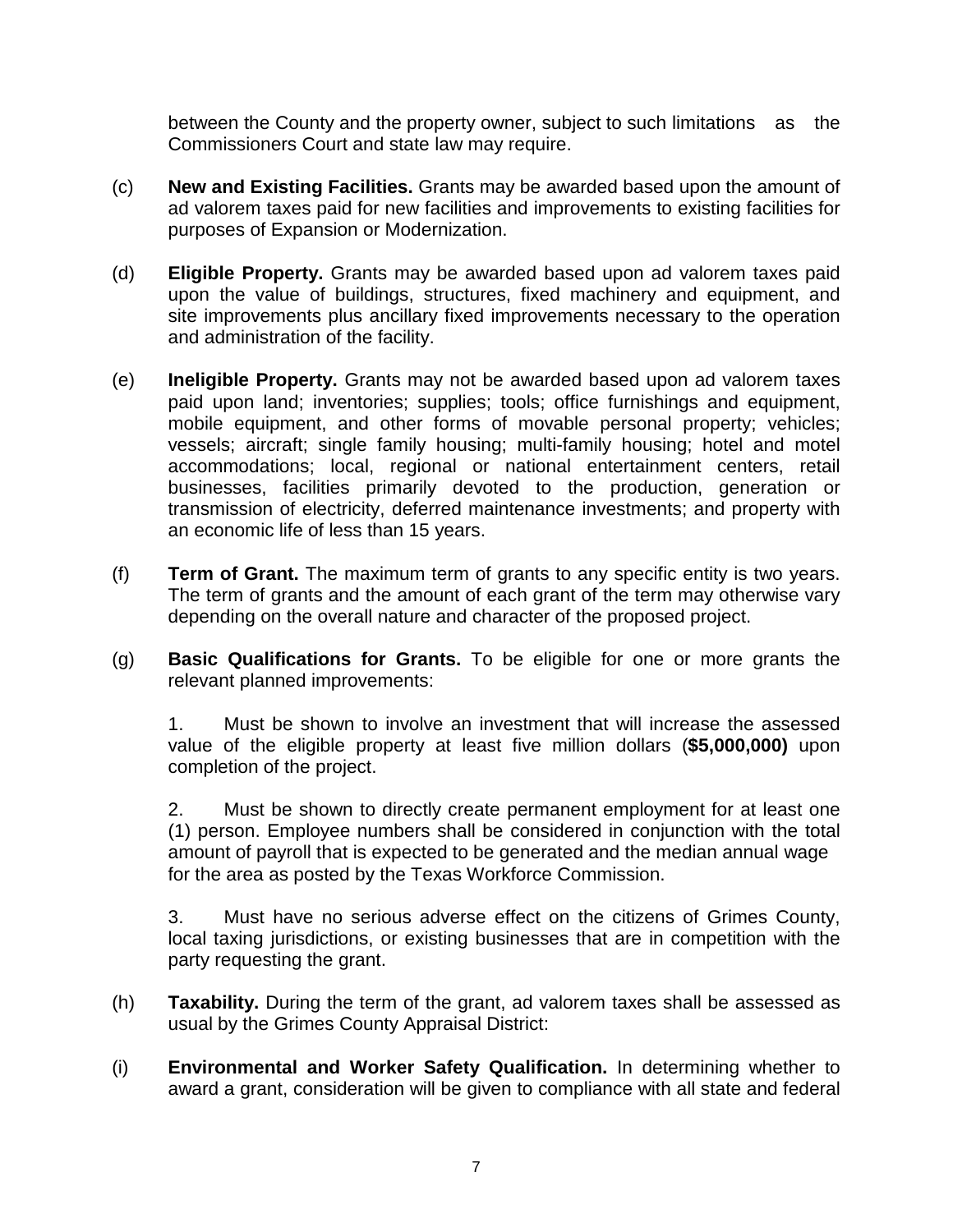laws designed to protect human health, welfare and the environment ("environmental laws") that are applicable to all facilities in the State of Texas owned or operated by the owner of the facility or lessee, its parent, subsidiaries and, if a joint venture or partnership, every member of the joint venture or partnership ("applicants"). Consideration may also be given to compliance with environmental and worker safety laws by applicants at other facilities within the United States.

(j) Other requirements to receive a grant or grants, the business requesting such:

1. must have previously received a grant pursuant to Texas Local Government Code Section 380.001 from the incorporated area wherein the business is located;

2. cannot be in a reinvestment zone; and

3. cannot be currently involved in pending litigation which involves a claim against the business for damages.

## **SECTION 3 APPLICATION**

- (a) **Timely Application:** Any current or potential owner of taxable property in Grimes County must request a grant or grants by filing a complete 381 Agreement Application (in the form shown in Addenda #1) with the Precinct Commissioner in the precinct wherein the property is located, with a copy to the Executive Director of the Navasota Grimes County Chamber of Commerce, prior to the commencement of construction, alteration, or installation of improvements related to a proposed modernization, expansion or new facility. The County shall not enter into a 381 Agreement if it finds that the Application was filed after the commencement of construction, alteration, or installation of improvements related to a proposed modernization, expansion or new facility.
- (b) The application form must contain the following:

1. A descriptive list of the proposed improvements relevant to which a grant is or grants are to be considered, including type, number, economic life, cost and location.

2. A time schedule for undertaking and completing the proposed improvements.

- 3. A map or plat and a metes and bounds legal description of the property.
- 4. The estimated number of jobs that will be retained and/or created.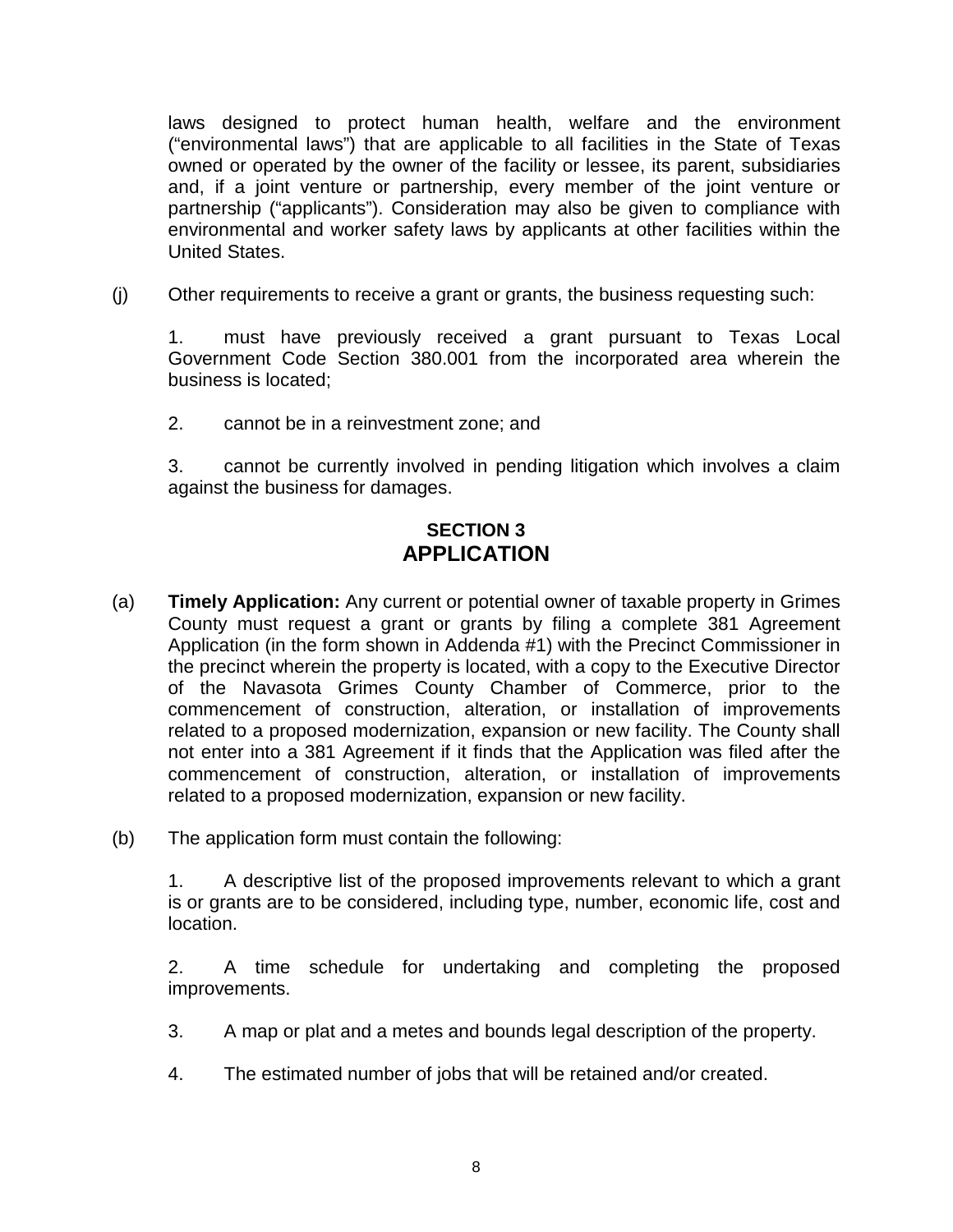5. The estimated number of jobs that will be held by Grimes County residents.

6. The estimated annual payroll.

7. Financial or other information, as the Commissioners Court may deem appropriate for evaluating the financial status or other characteristics of the applicant.

(c) After the Application is filed, but before the public hearing concerning the Agreement is held, the applicant shall meet with a review committee composed of the following members: the county judge, the county commissioner in whose precinct the proposed project will be located, the Executive Director of the Navasota Grimes County Chamber of Commerce and the County Auditor. The committee shall serve in a review and advisory capacity to the Commissioners Court in matters regarding 381 Agreements.

## **SECTION 4 MEETING AND APPROVAL**

- (a) The Commissioners Court may not adopt an order approving a 381 Agreement until it has held an open meeting regarding such.
- (b) In order to enter into 381 Agreement, the Commissioners Court must find that the terms of the proposed Agreement meet the guidelines set out herein. A 381 Agreement shall not be authorized if it is determined that:

1. The Application was filed after the commencement of construction, alteration, or installation of improvements related to a proposed modernization, expansion or new facility; or

2. There would be a substantial adverse effect on the provision of any taxing unit's budget, tax base or service capacity; or

3. The applicant has insufficient financial capacity or business ability; or

4. The planned or potential use of the property would constitute a hazard to public safety, health or morals; or

5. There would be a violation of local, state or federal laws; or

6. The grant would have a serious adverse effect on existing businesses in competition with the party requesting the grant.

(c) The Commissioners Court shall either approve or disapprove the 381 Agreement no later than sixty (60) days from the filing of the Application. The Precinct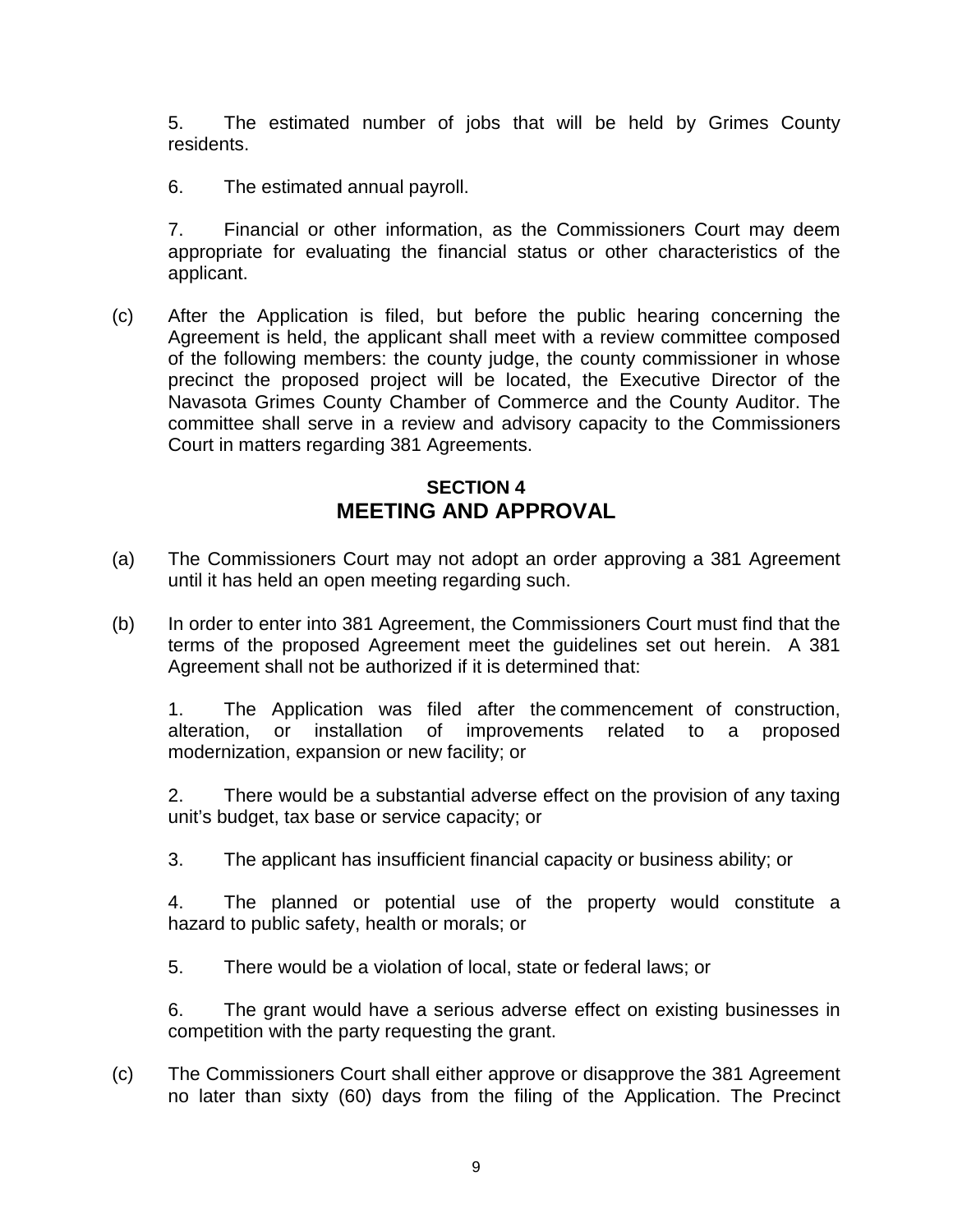Commissioner shall notify the applicant in writing by certified mail return receipt requested of approval or disapproval. If disapproved, a County Commissioners Court member may request a second review, in which case a new application and hearing shall be required.

(d) Requests for variances from the provisions of the guidelines herein may be made in written form and submitted with the application. Such requests shall include a complete description and explanation of the circumstances which prompt the applicant to request a variance. The approval process for a variance shall be identical to that for a standard application and may be supplemented by such additional information as deemed necessary by the Commissioners Court.

### **SECTION 5 AGREEMENT**

To approve a request for a 381 Agreement, the Commissioners Court shall, upon a majority vote at an open meeting, formally approve an order (as shown in Addenda #3) and execute an Agreement (as shown in Addenda #2) with the owner of the facility. The Agreement shall:

- (a) Specify the minimum amount of investment in eligible improvements;
- (b) Specify the base year value;
- (c) Specify the base number of employees;
- (d) Specify the minimum number of jobs that will be created;
- (e) Specify the commencement date and the termination date of any grant or grants;
- (f) Specify the year and the grant amount for each year in the grant period;
- (g) Describe the proposed use of the facility; nature of construction, time schedule, map or plat, property description and a list of the kind, number and location of all proposed improvements to the property;
- (h) Provide that employees and/or designated representatives of Grimes County shall have access to the facility to insure that the improvements are being made according to the specifications and conditions of the Agreement and to determine if the terms and conditions of the Agreement are being met. All inspections will be made only after giving a minimum of 24 hours notice in a manner as to not unreasonably interfere with the construction or operation of the facility. All inspections will be made with one or more representatives of the company and in accordance with company safety standards;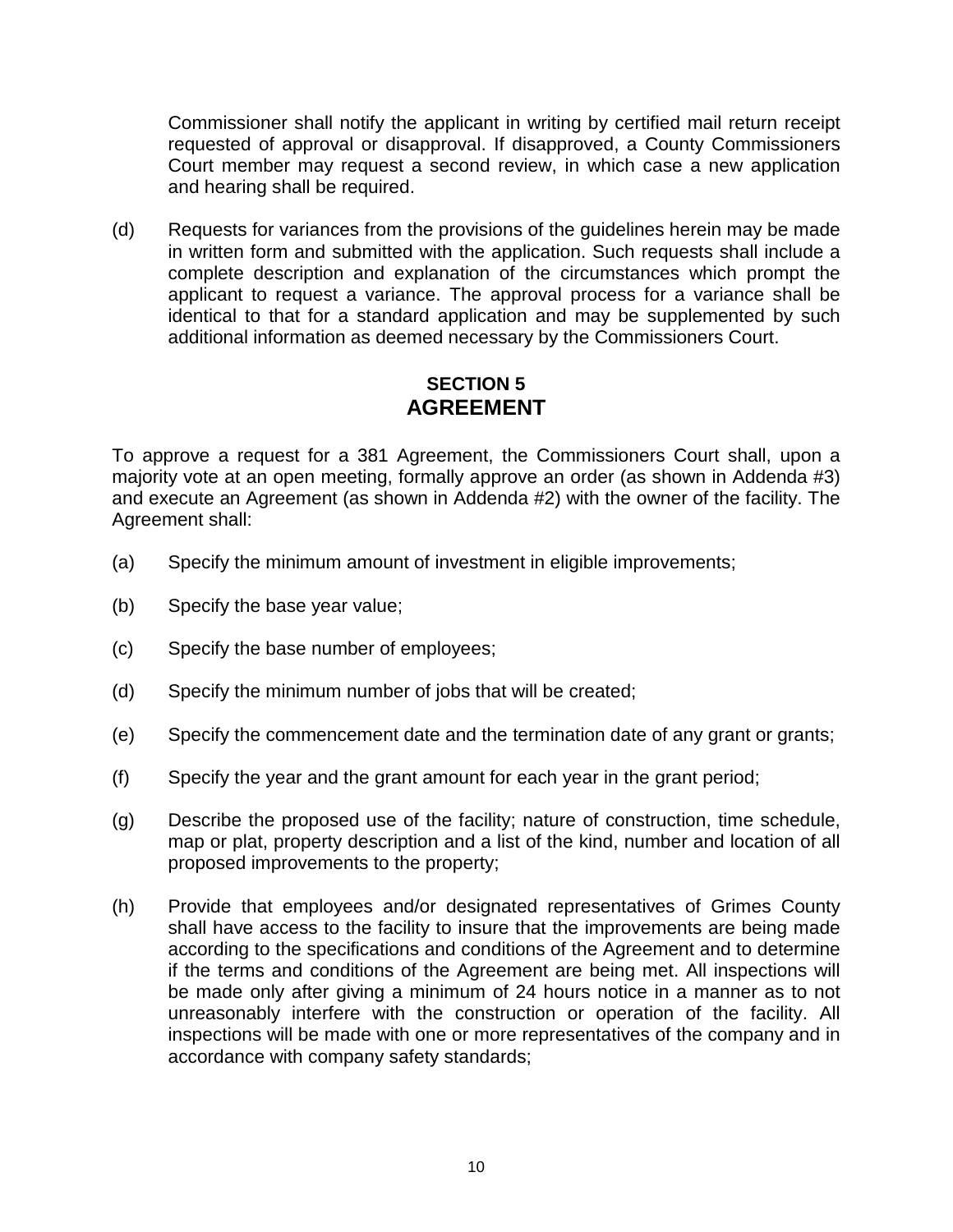- (i) Require that the owner shall furnish to Grimes County the following: accounting, financial or asset information, as required by the Grimes County Auditor, necessary to accurately identify and appraise the assets subject to the 381 Agreement;
- (j) Provide for repayment of any grant or grants if the owner fails to make the improvements as provided by the Agreement or otherwise violates any of the terms and conditions of the Agreement;
- (k) Provide that the Commissioners Court may cancel or modify the Agreement if the property owner fails to comply with the Agreement;
- (l) Require that the owner of the property certify annually to the County that the owner is in compliance with each applicable term of the Agreement and furnish the information confirming the total number of employees as of December 31 of the preceding year;
- (m) Limit the uses of the property consistent with the general purpose of encouraging economic development during the period that the grants are in effect; and
- (n) Contain each term agreed to by the owner of the property.

## **SECTION 6 DEFAULT**

The following shall constitute default on the part of the owner:

- (a) The owner fails to substantially complete the improvements or facility in accordance with plans and specifications submitted; or
- (b) The facility is completed and begins producing products or services, but subsequently discontinues producing products or services for any reason except fire, explosion or other casualty, accident or natural disaster for a period of 180 consecutive days during the grant period; or
- (c) The owner makes any misrepresentation in the Application or in the Agreement that is false or misleading in any material respect; or
- (d) The owner fails to create employment for the number of employees specified in the Agreement; or
- (e) The owner fails to make the minimum required investment; or
- (f) The owner allows its ad valorem taxes owed the county or overlapping jurisdictions to become delinquent; or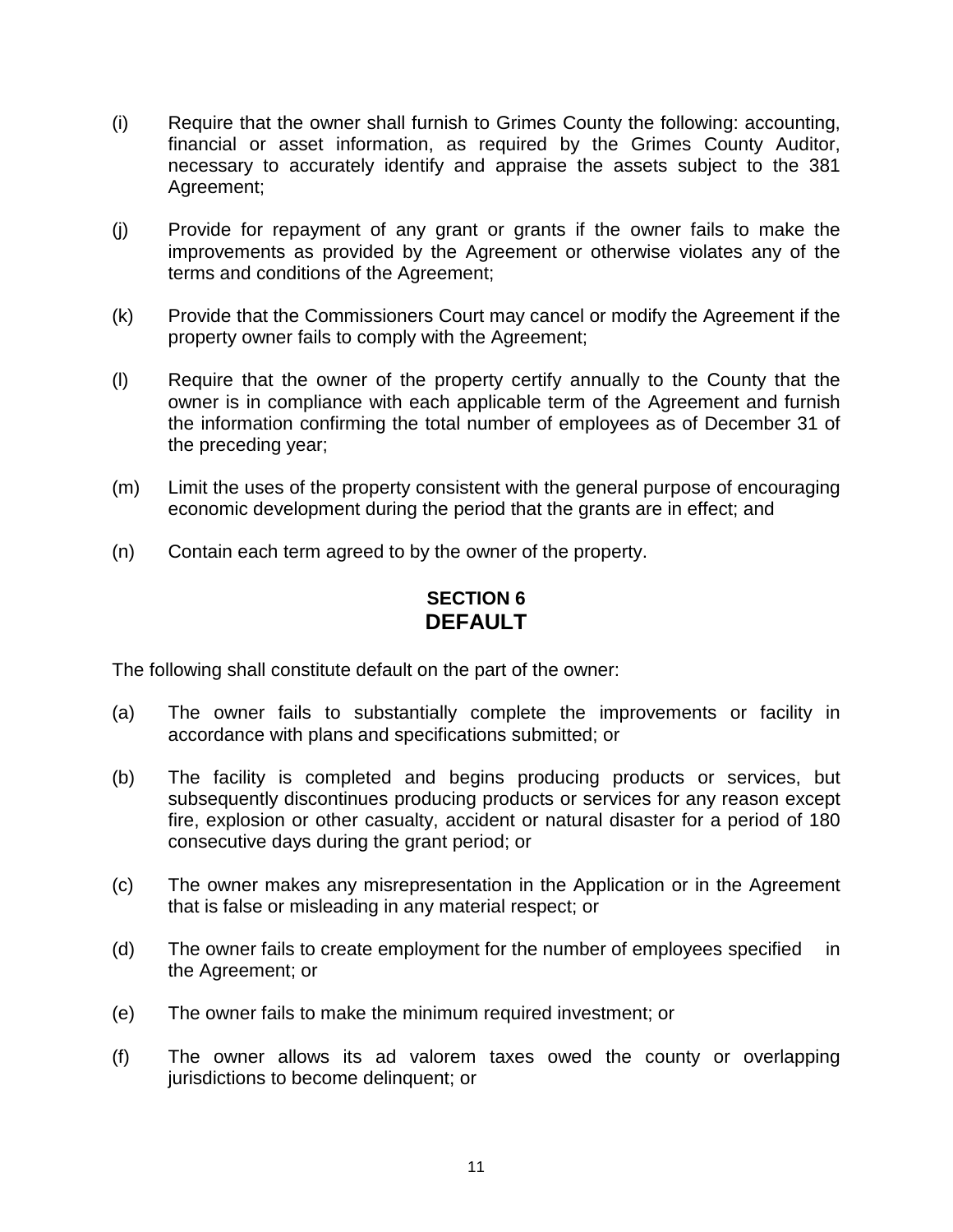- (g) The owner fails to provide the county's designated representatives access to the facility, or fails to provide an employee or company representative to accompany the county's designated representative during inspection of the facility, or fails to provide each year the accounting, financial or asset information necessary for the identification and appraisal of the property subject to the grant(s); or
- (h) The owner violates any of the terms and conditions contained in the Agreement.

In the event the County declares a default, the County shall notify the owner of the default in writing, certified mail return receipt requested, and if such default is not cured within sixty (60) days from the date such notice is delivered, the Agreement shall be terminated; provided however, that in the case of a default that for causes beyond the owner's reasonable control, cannot with reasonable due diligence be cured within the 60 day period, the cure period may be extended if the owner within 10 days of receipt of the notice of default, (1) advises the County of the owner's intention to institute all steps necessary to cure such default; and (2) institutes and completes with reasonable dispatch all steps necessary to cure such default.

## **SECTION 7 REPAYMENT**

- (a) If the facility is completed and begins producing products or services, but subsequently discontinues producing products or services for any reason except for fire, explosion, or other casualty, accident, or natural disaster for a period of 180 consecutive days during the grant period, then the Agreement shall terminate and so shall the grant(s) for the calendar year during which the facility no longer produces for the 180<sup>th</sup> consecutive day. Any grant(s) for that calendar year already paid by the County to the company or individual shall be repaid immediately to the County by the company or individual. Furthermore, all grants by the County for all calendar years prior to the year in which the facility no longer produced for the 180<sup>th</sup> consecutive day, will become a debt to the County and shall become due and payable to the County within sixty (60) days of the date the notice of default is delivered. Any amounts due the County remaining unpaid for more than sixty (60) days shall incur interest at the rate of ten percent (10%) per annum.
- (b) If the company or individual is in default according to the terms and conditions of its Agreement during the grant period for any reason other than that described in Sec 7. (a), the Agreement shall terminate and so shall the grants for the calendar year during which the default occurred. The grants for that calendar year shall be repaid to the County immediately. Furthermore, all grants which were granted by the County for all calendar years prior to the year in which the default occurred will become a debt to the taxing unit and shall become due and payable to the County within sixty (60) days of the date the notice of default is delivered. Any amounts due the County remaining unpaid for more than sixty (60) days shall incur interest at the rate of ten percent (10%) per annum.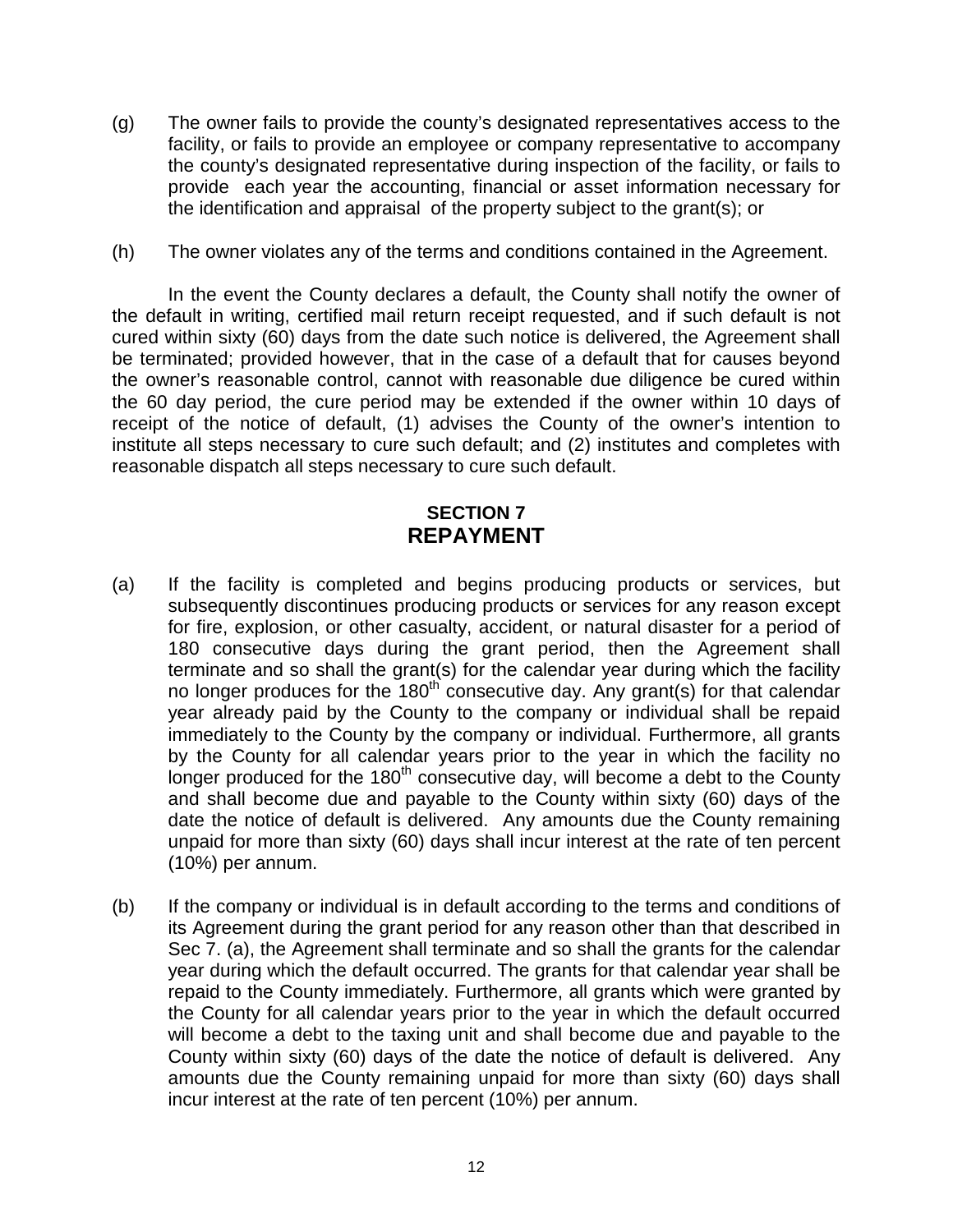### **SECTION 8 ADMINISTRATION**

The Precinct Commissioner in the precinct which the relevant property is located and the Executive Director of the Navasota Grimes County Chamber of Commerce shall annually submit to the Commissioners Court a written report indicating the following for each property owner receiving a grant: (1) the value of the property including a statement from the status of completion of the project contemplated; (2) the grant(s) for the current year; (3) a schedule showing the years and estimated amount of grants remaining; (4) the amount of taxes paid on the property for the prior year; (5) reported number of employees; (6) the reported percentage of employees residing in Grimes County; and (7) any other information pertaining to compliance related issues. The Precinct Commissioner, acting on behalf of the Commissioners' Court, shall perform all duties related to the collection of amounts due the County and interest resulting from default as provided for in Sec. 7 (a) and Sec 7 (b).

### **SECTION 9 ASSIGNMENT**

A 381 Agreement may be assigned to a successor or lessee of a facility with the written consent of the Commissioners Court, which consent shall not be unreasonably withheld. Any assignment shall provide that the assignee shall irrevocably and unconditionally assume all the duties and obligations of the assignor upon the same terms and conditions as set out in the Agreement. Any assignment of a 381 Agreement shall be to an entity that continues the same improvements to the property (except to the extent such improvements have been completed), and continues the same use of the facility as stated in the original Agreement with the initial applicant. No assignment shall be approved if the assignor or the assignee is indebted to the County for past due ad valorem taxes or other obligations.

### **SECTION 10 SUNSET PROVISION**

These Guidelines and Criteria are **effective May 9, 2018**, and will remain in force **until May 9, 2023**, at which time all grants created pursuant to these provisions will be reviewed by the County to determine whether the goals have been achieved. Based on that review, the Guidelines and Criteria may be modified, renewed, or eliminated.

## **SECTION 11 SEVERABILITY CLAUSE AND REPEALER**

(a) In the event any section, paragraph, subdivision, clause, phrase, provision, sentence or part of this order shall for any reason be adjudged invalid or held unconstitutional by a court of competent jurisdiction, it shall not affect, impair, or invalidate this Order as a whole or any part or provision hereof other than the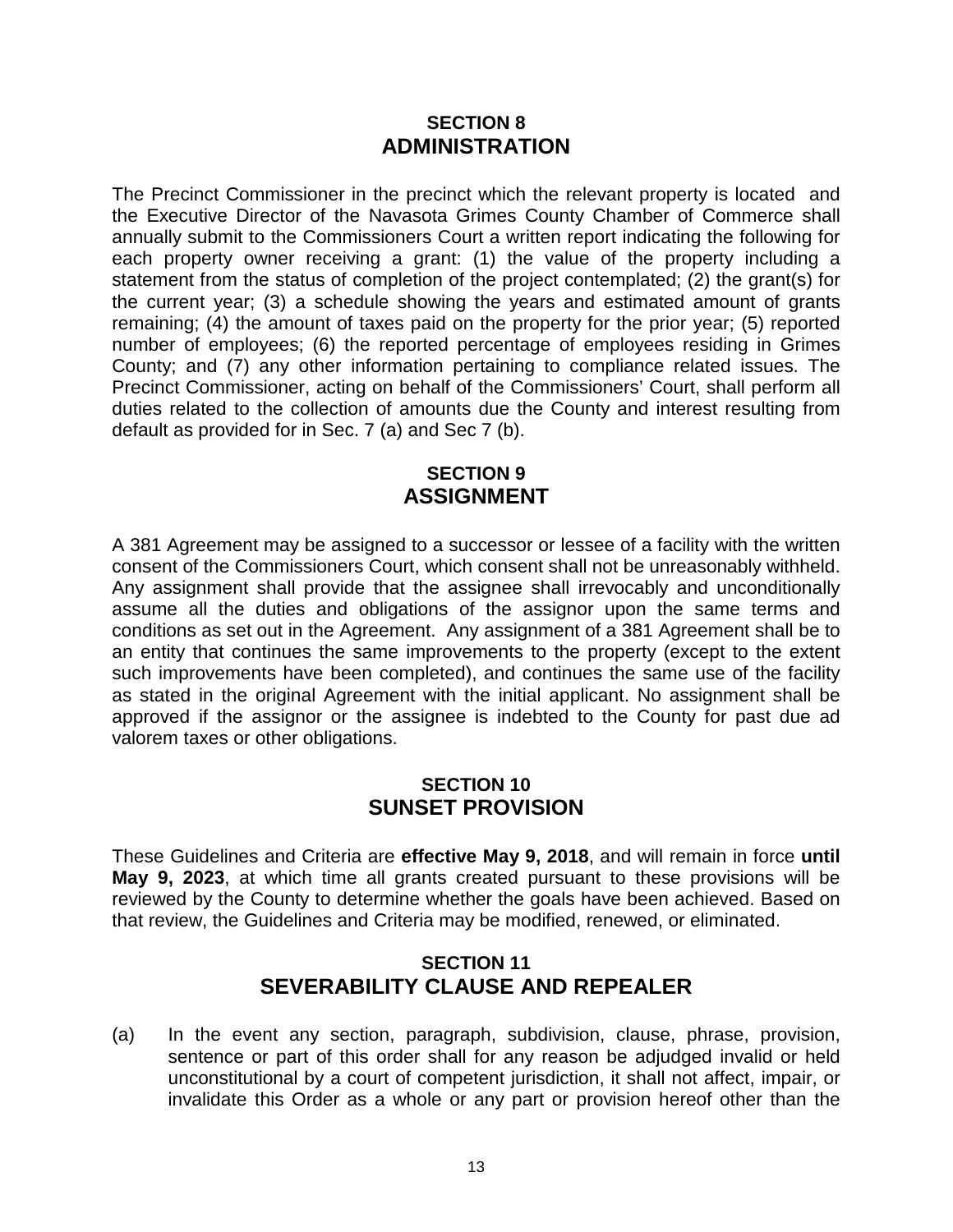part declared to be invalid or unconstitutional; and the Commissioners Court of Grimes County declares that it would have passed each and every part of the same notwithstanding the omissions of any such part thus declared to be invalid or unconstitutional, or whether there be one or more parts.

All orders or parts of such orders in conflict herewith are, to the extent of such  $(b)$ conflict, hereby repealed.

Executed this the  $\sqrt{\binom{N}{2}}$  day of Mau Joe Fauth.

County Judge

David Dobyanski Commissioner Precinct #2

 $\phi$ hillip Cox

Commissioner Precinct #4

ATTEST:

David Pasket **County Clerk** 

2018. Chad Mallett

Commissioner Precinct #1

**Barbara Walker** Commissioner Precinct #3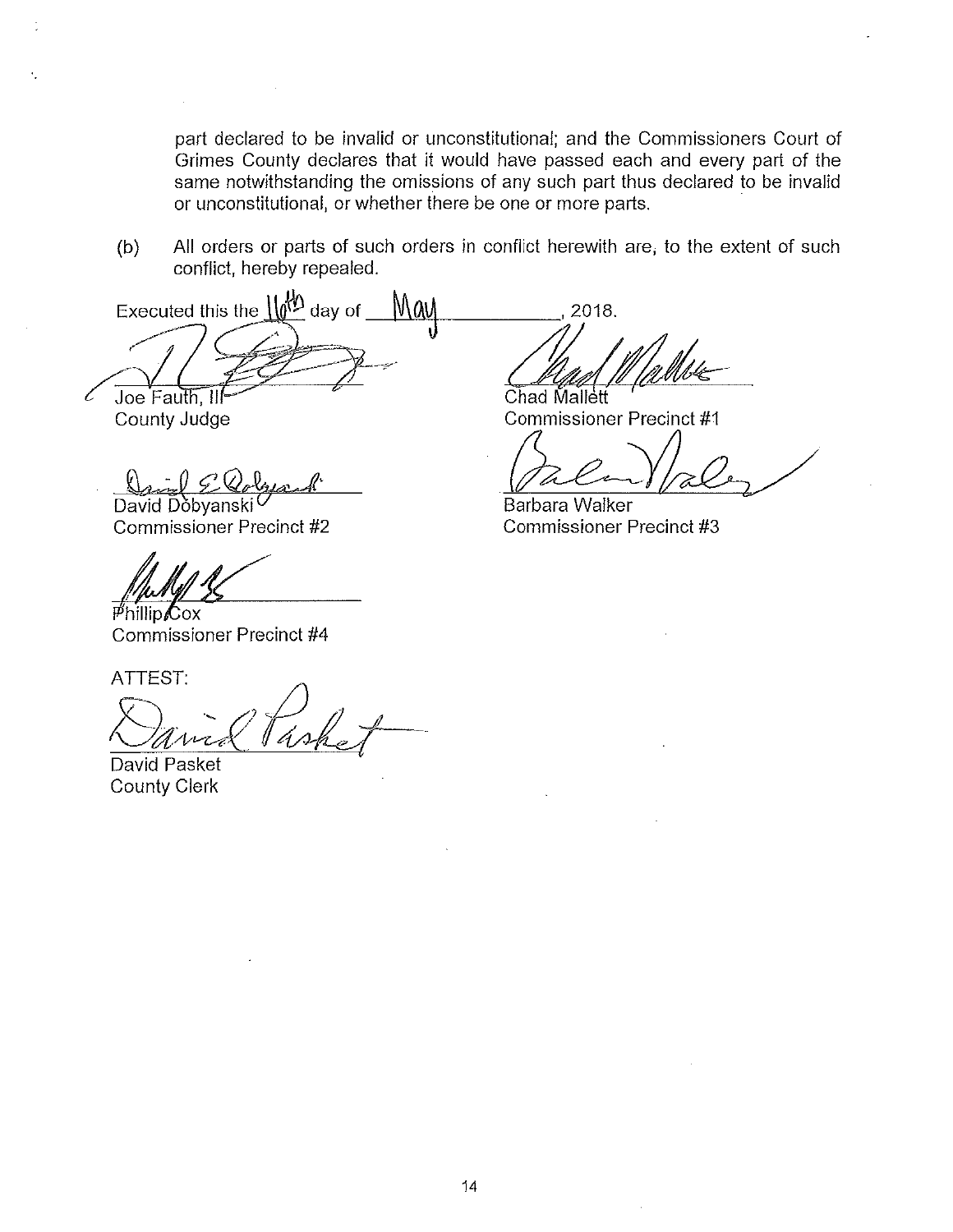## **ADDENDA #1**

## **GRIMES COUNTY**

## **381.004 AGREEMENT APPLICATION**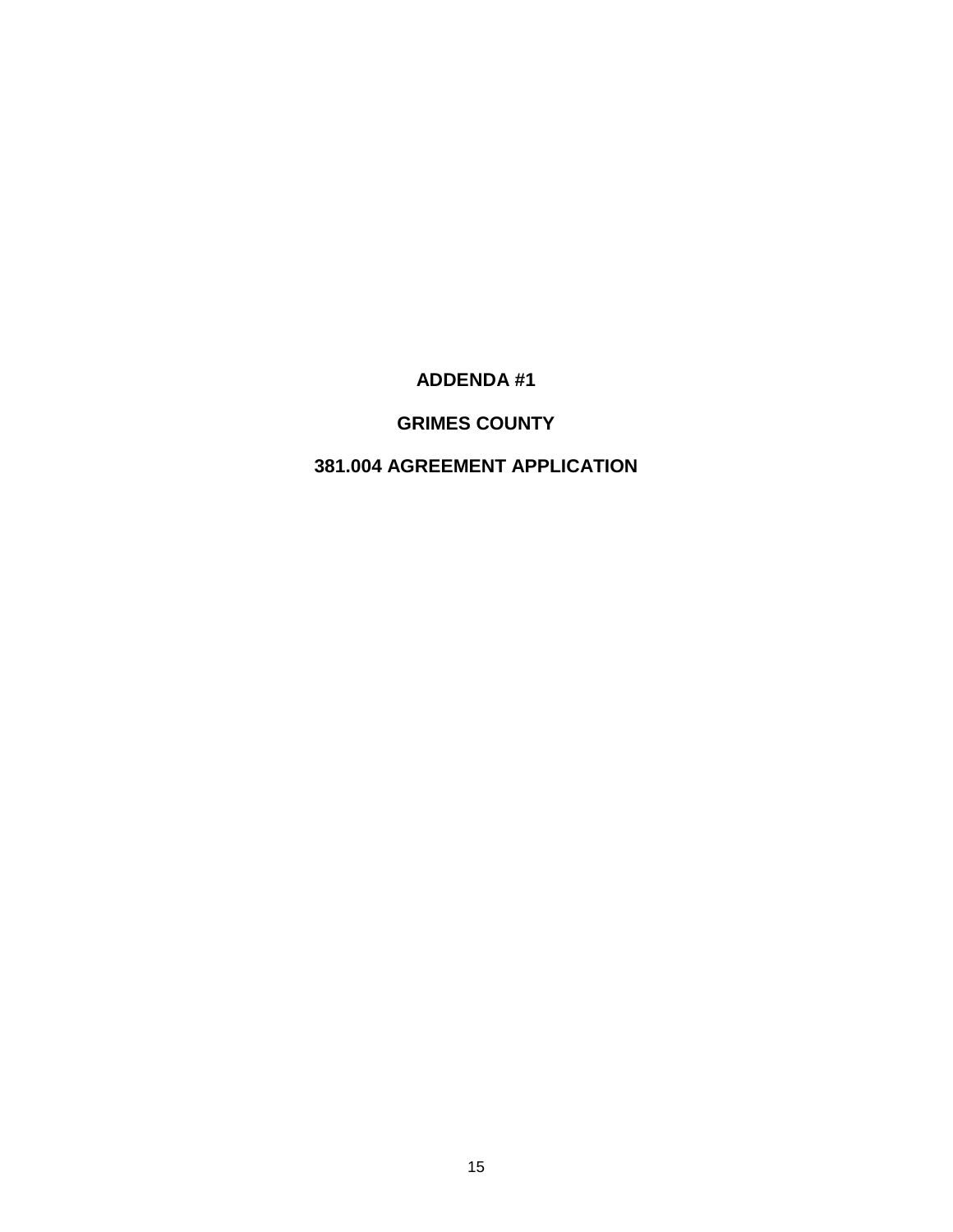## **GRIMES COUNTY TEMPLATE FOR NARRATIVE LETTER**

## **INTRODUCTION OF THE COMPANY**

- 1. Generally describe the company's business activities, primary markets, locations, and history.
- 2. Summarize the company's key financial indicators or provide condensed financial statements.

## **REASONS FOR REQUESTING THE GRANT**

- 1. Include any special circumstances.
- 2. Attach a schedule indicating the requested term of grants and the amount of grants for each year.
- 3. If requesting any variances, identify the variances and provide justification for the request.

## **DESCRIBE THE PROJECT**

- 1. Facts about the site such as acreage and location.
- 2. General description of proposed improvements.
- 3. Estimate the minimum amount of investment anticipated.
- 4. Construction start date and completion date.
- 5. Provide a statement concerning anticipated environmental impacts.

### **EMPLOYMENT INFORMATION**

- 1. Specify minimum number of jobs to be retained and/or created.
- 2. Specify minimum percentage of jobs that will be held by Grimes County residents.
- 3. Specify minimum total annual payroll.
- 4. Describe the nature of the job positions that will be retained/ created.

### **OTHER**

- 1. Provide any other information that explains the nature and operations of the proposed facility.
- 2. Generally describe any anticipated economic benefits, other than job retention/creation, that the facility will bring to Grimes County.
- 3. Describe how the project will stimulate business and commercial activity in the County including how the project may:
	- (a) impact state or local economic development;
	- (b) impact small or disadvantaged business development;
	- (c) impact stimulate, encourage, and develop business location and commercial activity in the county;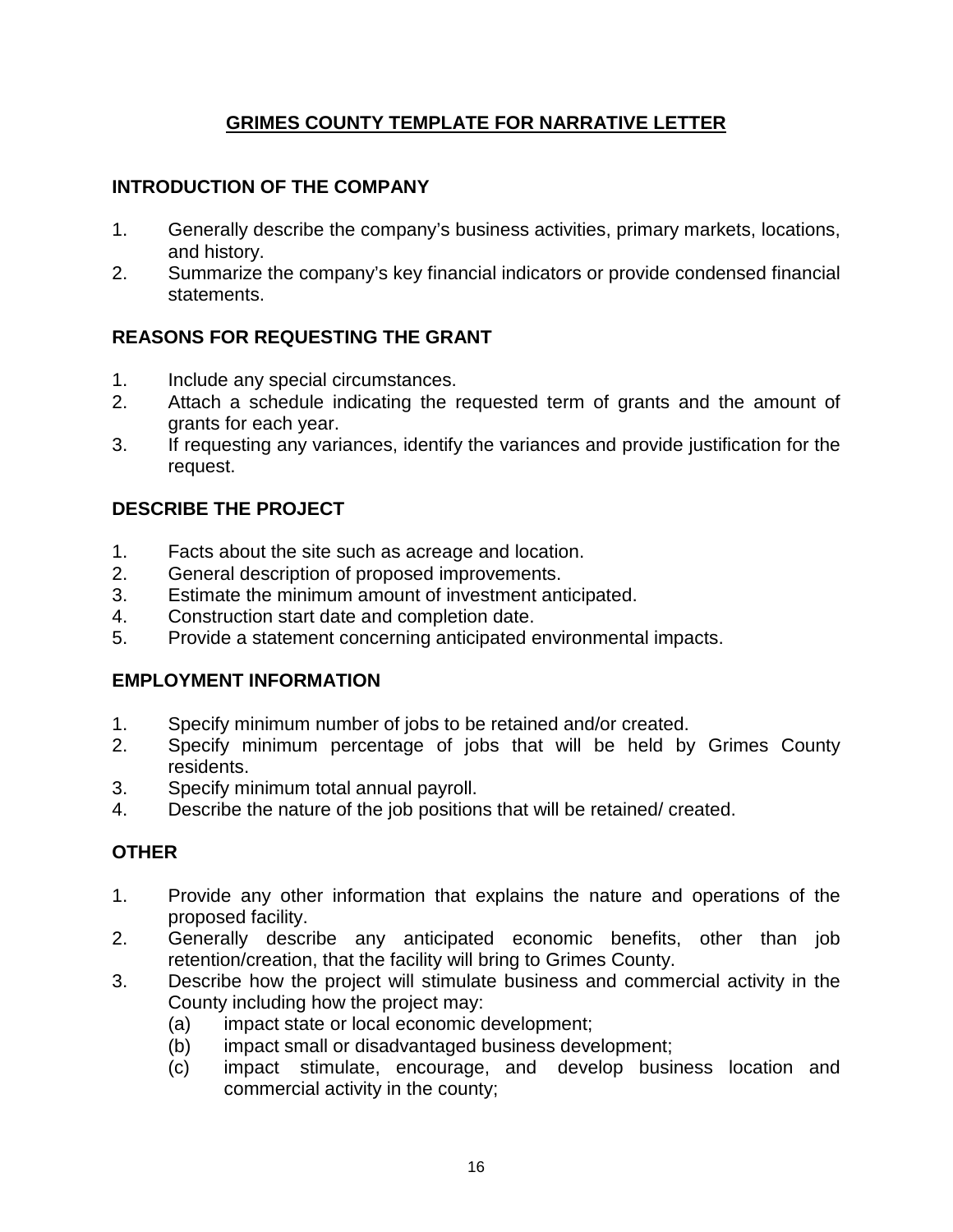- (d) promote or advertise the county and its vicinity or conduct a solicitation program to attract conventions, visitors, and businesses;
- (e) improve the extent to which women and minority businesses are awarded county contracts;
- (f) support comprehensive literacy programs for the benefit of the county residents; or
- (g) encourage, promote, or improve the arts.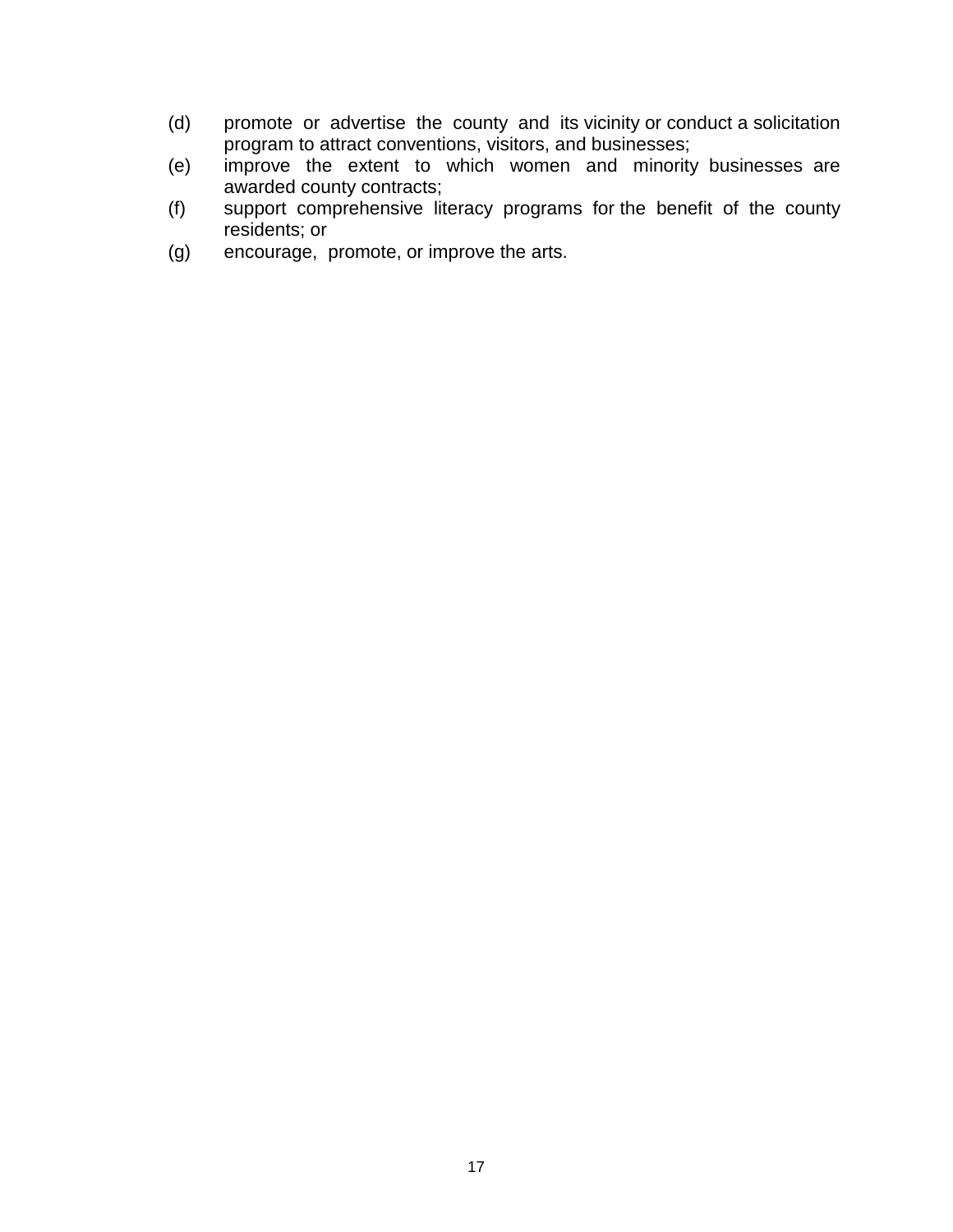## **APPLICATION FOR 381 AGREEMENT WITH GRIMES COUNTY**

| Step 1: | Applicant:                                                                                       |                  |                         |            |  |  |
|---------|--------------------------------------------------------------------------------------------------|------------------|-------------------------|------------|--|--|
|         | Mailing Address:                                                                                 |                  |                         |            |  |  |
|         | City:                                                                                            | State:           | Zip:                    | Telephone: |  |  |
| Step 2: | Contact Person or Agent:                                                                         |                  |                         |            |  |  |
|         | Mailing Address:                                                                                 |                  |                         |            |  |  |
|         | City:                                                                                            | State:           | Zip:                    | Telephone: |  |  |
| Step 3: | <b>PROPERTY INFORMATION</b>                                                                      |                  |                         |            |  |  |
|         | Owner's Name:                                                                                    |                  |                         |            |  |  |
|         |                                                                                                  |                  |                         |            |  |  |
|         | Owner's Mailing Address:                                                                         |                  |                         |            |  |  |
|         | City:                                                                                            | State:           | Zip:                    | Telephone: |  |  |
|         | Physical Location:                                                                               |                  |                         |            |  |  |
|         | Legal Description:                                                                               | Grimes CAD PID#: |                         |            |  |  |
| Step 4: | <b>TAXING UNIT INFORMATION</b>                                                                   |                  |                         |            |  |  |
|         | List the taxing units in which the site for the proposed abatement is located:                   |                  |                         |            |  |  |
|         | Is the site located within the extraterritorial<br>jurisdiction of a municipality?               |                  | <b>YES</b><br>$\Box$ NO |            |  |  |
| Step 5: | <b>GENERAL PROJECT DATA</b>                                                                      |                  |                         |            |  |  |
|         | Indicate use:                                                                                    |                  |                         |            |  |  |
|         | $\exists$ Manufacturing<br>□Research & Development<br>Other Basic Industry                       |                  |                         |            |  |  |
|         | Indicate nature of project:                                                                      |                  |                         |            |  |  |
|         | $\Box$ New<br>$\Box$ Modernization<br>Expansion                                                  |                  |                         |            |  |  |
|         | Attach a detailed description of the type, number, and location of the proposed<br>improvements. |                  |                         |            |  |  |
|         | What is the economic life of the proposed improvements?                                          |                  |                         |            |  |  |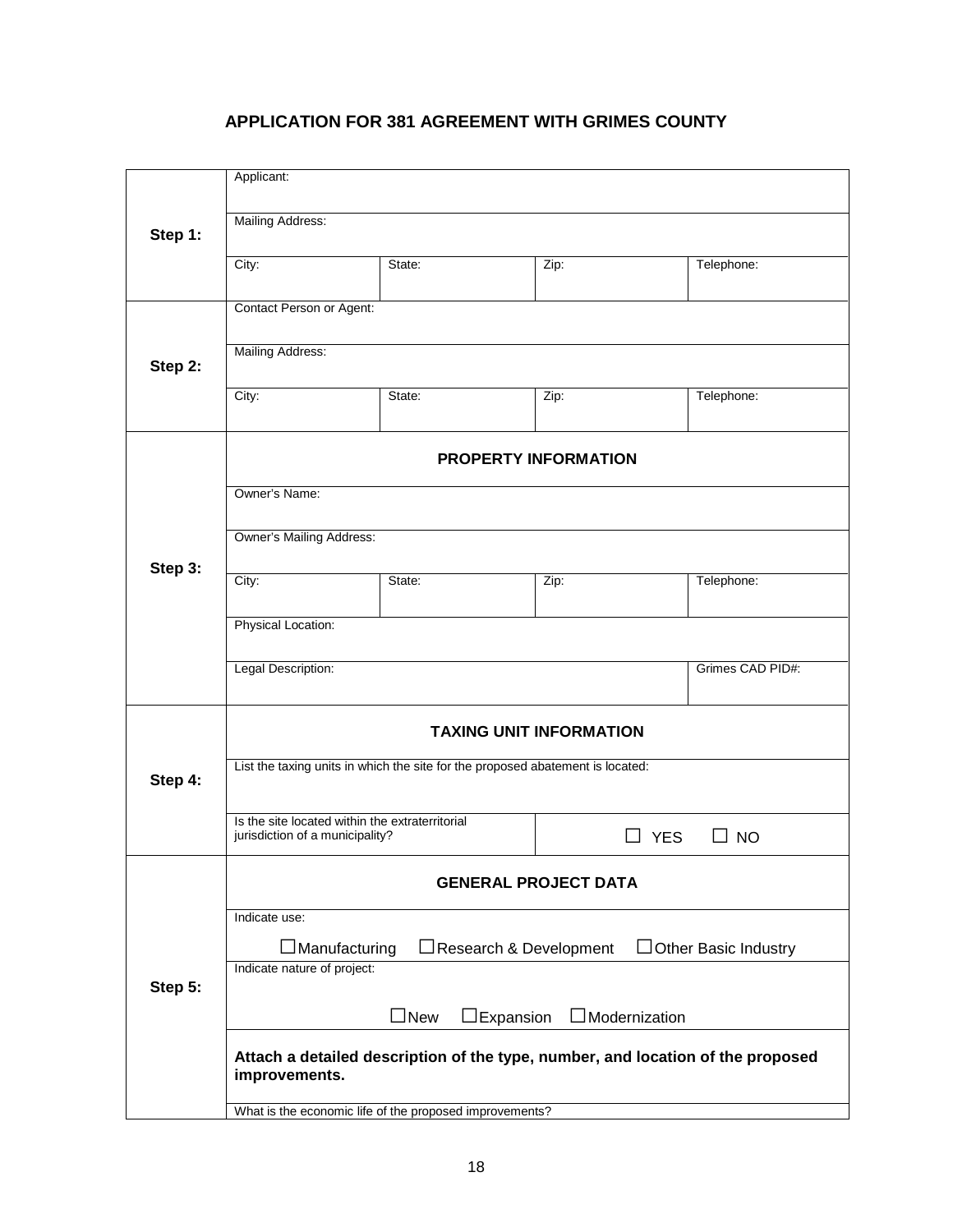|         | <b>SPECIFIC PROJECT DATA</b>                                                                                                                                                                                                                                                                                                                                                                                                                                                                                                                                                                                                                                                          |                            |  |  |  |  |
|---------|---------------------------------------------------------------------------------------------------------------------------------------------------------------------------------------------------------------------------------------------------------------------------------------------------------------------------------------------------------------------------------------------------------------------------------------------------------------------------------------------------------------------------------------------------------------------------------------------------------------------------------------------------------------------------------------|----------------------------|--|--|--|--|
| Step 6: | Estimated project construction dates:                                                                                                                                                                                                                                                                                                                                                                                                                                                                                                                                                                                                                                                 |                            |  |  |  |  |
|         |                                                                                                                                                                                                                                                                                                                                                                                                                                                                                                                                                                                                                                                                                       |                            |  |  |  |  |
|         | Estimated minimum values of the following property components:                                                                                                                                                                                                                                                                                                                                                                                                                                                                                                                                                                                                                        |                            |  |  |  |  |
|         | New Buildings and Structures:                                                                                                                                                                                                                                                                                                                                                                                                                                                                                                                                                                                                                                                         | \$                         |  |  |  |  |
|         | New Fixed Machinery and Equipment:                                                                                                                                                                                                                                                                                                                                                                                                                                                                                                                                                                                                                                                    | \$                         |  |  |  |  |
|         | Total                                                                                                                                                                                                                                                                                                                                                                                                                                                                                                                                                                                                                                                                                 | \$                         |  |  |  |  |
| Step 7: | <b>EMPLOYMENT DATA</b>                                                                                                                                                                                                                                                                                                                                                                                                                                                                                                                                                                                                                                                                |                            |  |  |  |  |
|         | What is the base number of employees?                                                                                                                                                                                                                                                                                                                                                                                                                                                                                                                                                                                                                                                 |                            |  |  |  |  |
|         | What is the minimum number of new employee<br>positions that the proposed project will create?                                                                                                                                                                                                                                                                                                                                                                                                                                                                                                                                                                                        |                            |  |  |  |  |
|         | What is the minimum number of existing employee<br>positions that the new project will retain?                                                                                                                                                                                                                                                                                                                                                                                                                                                                                                                                                                                        |                            |  |  |  |  |
|         | What is the minimum percentage of new employee<br>positions that will be filled by Grimes County residents?                                                                                                                                                                                                                                                                                                                                                                                                                                                                                                                                                                           |                            |  |  |  |  |
|         | What is the minimum percentage of retained employee<br>positions that will be held by Grimes County residents?                                                                                                                                                                                                                                                                                                                                                                                                                                                                                                                                                                        |                            |  |  |  |  |
|         | What is the minimum annual payroll for new employee<br>positions that the proposed project will create?                                                                                                                                                                                                                                                                                                                                                                                                                                                                                                                                                                               |                            |  |  |  |  |
|         | What is the minimum annual payroll for retained<br>positions?                                                                                                                                                                                                                                                                                                                                                                                                                                                                                                                                                                                                                         |                            |  |  |  |  |
| Step 8: | <b>ADDITIONAL INFORMATION</b>                                                                                                                                                                                                                                                                                                                                                                                                                                                                                                                                                                                                                                                         |                            |  |  |  |  |
|         | Will costs be incurred by Grimes County to provided<br>additional services directly resulting from the proposed<br>project?                                                                                                                                                                                                                                                                                                                                                                                                                                                                                                                                                           | YES<br>$\Box$ NO           |  |  |  |  |
|         | Will the proposed project compete with existing<br>businesses to the detriment of those businesses and<br>the local economy?                                                                                                                                                                                                                                                                                                                                                                                                                                                                                                                                                          | $\square$ YES<br>$\Box$ NO |  |  |  |  |
|         | Other than additional or retained employment, will the proposed project stimulate business and commercial<br>activity in Grimes County?                                                                                                                                                                                                                                                                                                                                                                                                                                                                                                                                               |                            |  |  |  |  |
|         | $\Box$ YES<br>$\square$ NO<br>(If yes, attach a detailed explanation.)                                                                                                                                                                                                                                                                                                                                                                                                                                                                                                                                                                                                                |                            |  |  |  |  |
|         | Estimate amount of value that will be subject to pollution control tax<br>exemption:                                                                                                                                                                                                                                                                                                                                                                                                                                                                                                                                                                                                  | \$                         |  |  |  |  |
| Step 9: | The applicant understands that the Grimes County Commissioners Court will approve or disapprove<br>applicant's request for a grant or grants, in its sole discretion, based on information contained herein, and on<br>any other information made available to the Commissioners Court. Applicant states that the information<br>contained herein is true and correct and complete, and if the request is approved, applicant is willing to<br>execute a 381 Agreement as required by Grimes County. It is further agreed and understood by applicant that<br>the information contained in this application that qualifies as confidential will be reviewed and kept<br>confidential. |                            |  |  |  |  |
|         | <b>Applicant's Printed Name:</b>                                                                                                                                                                                                                                                                                                                                                                                                                                                                                                                                                                                                                                                      | Title:                     |  |  |  |  |
|         | Signature:                                                                                                                                                                                                                                                                                                                                                                                                                                                                                                                                                                                                                                                                            | Date:                      |  |  |  |  |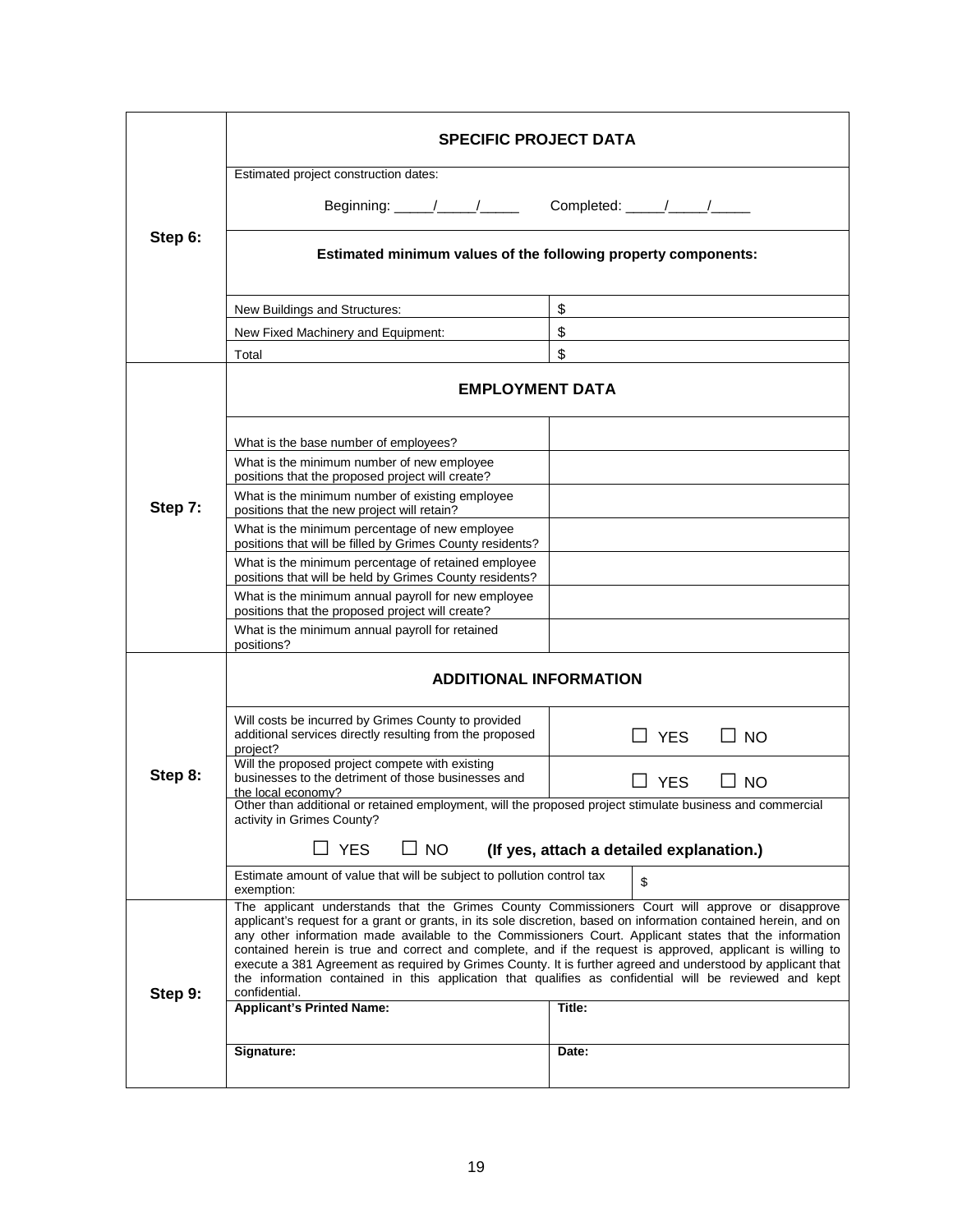**ADDENDA #2**

**GRIMES COUNTY 381 AGREEMENT**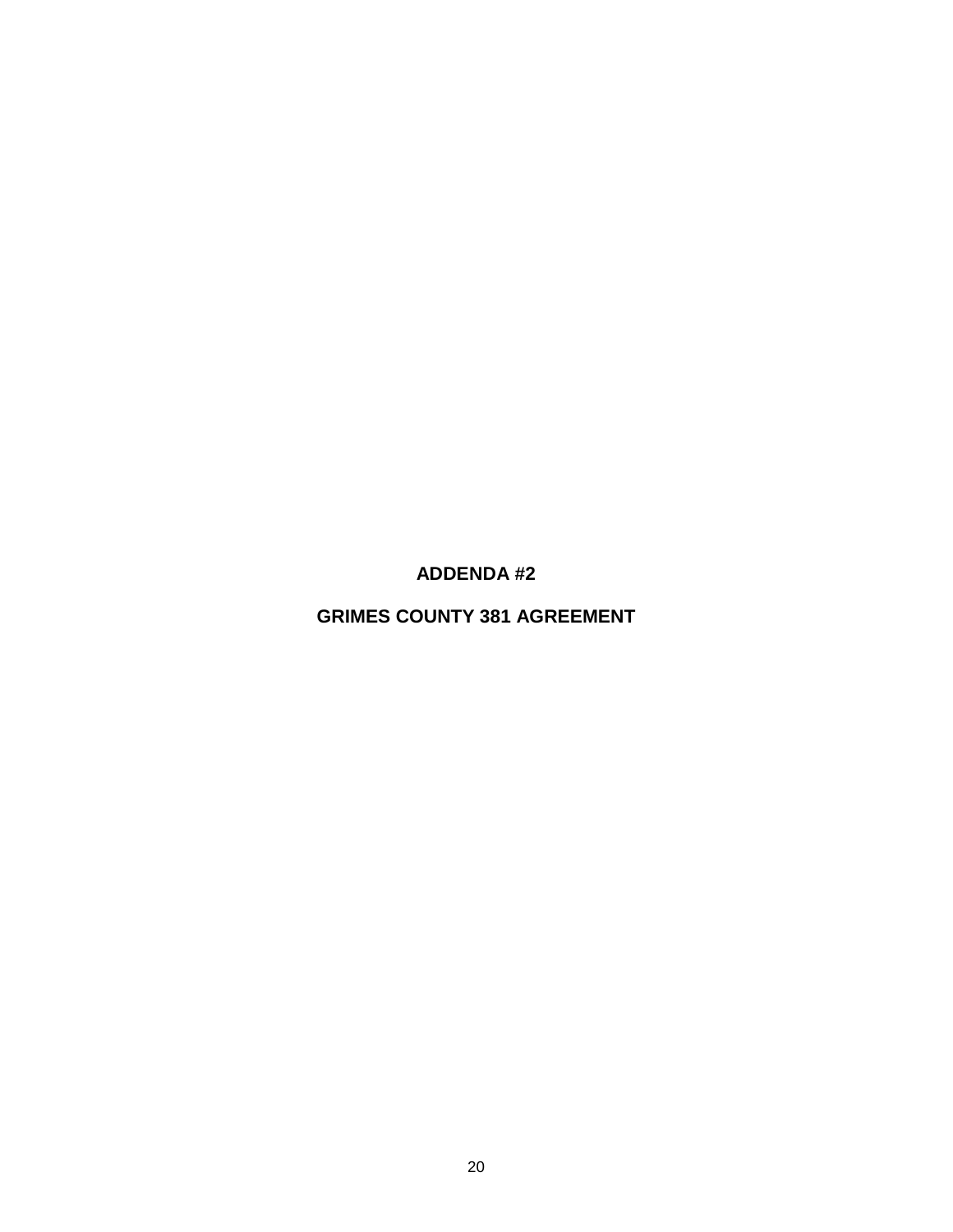#### **AGREEMENT**

This Agreement, which is made pursuant to Texas Local Government Code 381.004, ("Agreement") is made and entered into by and between Grimes County, Texas (the "County"), a county of the State of Texas, and \_\_\_\_\_\_\_\_\_\_\_\_\_\_\_\_\_\_\_\_\_\_, a corporation d/b/a \_\_\_\_\_\_\_\_\_\_\_\_\_\_\_\_\_\_\_\_\_ (\_\_\_\_\_\_\_\_\_\_\_\_\_\_\_\_\_).

#### **RECITALS**

\_\_\_\_\_\_\_\_\_\_ desires to \_\_\_\_\_\_\_\_\_\_\_\_\_\_\_\_\_\_\_\_\_\_\_\_\_\_\_\_\_ participate in a project in the County and to participate in the economic development program established by the County.

The County desires to establish the economic development program outlined herein and offer grant(s) to \_\_\_\_\_\_\_\_\_\_\_\_\_\_\_\_\_\_\_\_\_ to locate the establishment in the County.

The County is authorized by §381.004, Texas Local Government Code, to stimulate business and commercial activity in the County, and may develop and administer a program for local economic development, and may make grants of public money for such purposes. The County is authorized to enter Agreements for such grants ("381 Agreements").

will make a minimum investment of \$5,000,000 in eligible property. The location and description of the location of the investment are contained in Exhibit "A" attached hereto. The description of the project which will result in the investment of eligible property is contained in Exhibit "B" attached hereto.

Only new buildings and new fixed machinery and equipment with economic lives of at least 15 years are to be considered when determining eligibility for 381 Agreements. Existing items are not to be considered when determining eligibility for 381 Agreements. Items such as inventories, vehicles, and moveable personal property are not to be considered when determining eligibility for 381 Agreements. Also certain types of properties, such as retail business and motels, are not to be considered when determining eligibility for 381 Agreements.

\_\_\_\_\_\_\_\_\_\_\_\_\_\_\_\_\_\_\_ will create a minimum of one (1) permanent full time position which must be added to the entity's employee base. Employee numbers will be considered in conjunction with the total annual payroll that the project is expected to generate and the median annual wage for the area as posted by the Texas Workforce Commission.

\_\_\_\_\_\_\_\_\_\_\_\_\_\_\_\_\_\_\_ will have previously received a grant pursuant to Texas Local Government Code Section 380.001 from the incorporated area wherein the business is located.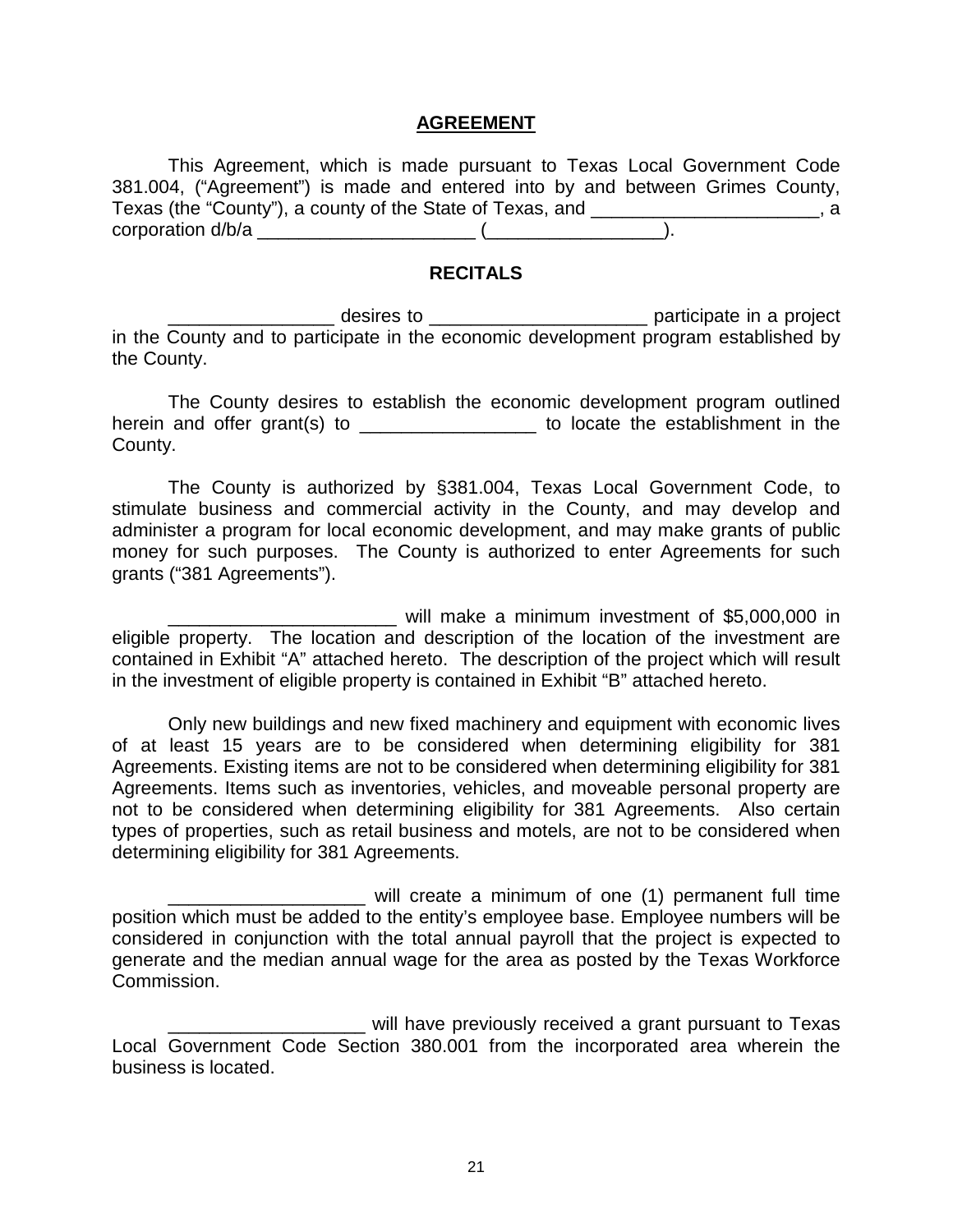will not be in a reinvestment zone.

\_\_\_\_\_\_\_\_\_\_\_\_\_\_\_\_\_\_\_ will not be currently involved in pending litigation which involves a claim against the business for damages.

The County has determined that funding an economic development program contained in this Agreement promotes legitimate interests of the County by stimulating business and commercial activity in the County.

**NOW THEREFORE,** in consideration of the foregoing and the covenants, agreements, representations, and warranties hereinafter set forth and for other good and valuable consideration, the receipt and sufficiency of which are hereby acknowledged, the County and \_\_\_\_\_\_\_\_\_\_\_\_\_\_\_\_ agree as follows:

### **AGREEMENTS**

Section 1. Recitals

The recitals set forth above are incorporated herein by reference, as if fully set forth.

#### Section 2. County Requirements

In consideration of  $\blacksquare$   $\blacksquare$  's agreement to participate in a project within the County and to perform the other acts hereinafter described, the County agrees:

(a) to award grant(s) to  $\frac{1}{2}$  =  $\frac{1}{2}$  =  $\frac{1}{2}$  in the amounts and in the years described in Exhibit "C" hereto such grant amounts being the equivalent to the<br>stated bercentage(s) of ad valorem taxes paid by stated percentage(s) of ad valorem taxes paid by \_\_\_\_\_\_\_\_\_\_\_\_\_\_\_\_\_\_\_\_\_\_\_\_\_\_\_\_\_\_\_\_\_\_\_ on eligible property in the previous year.

Section 3. Requirements

In consideration of the County agreeing to perform the foregoing, end agrees:

(a) \_\_\_\_\_\_\_\_\_\_\_\_\_\_\_\_\_\_\_\_\_\_ will make a minimum investment of \$5,000,000 in eligible property.

(b) Only new buildings and new fixed machinery and equipment with economic lives of at least 15 years are to be considered when determining eligibility for this Agreement. Existing items are not to be considered when determining eligibility for this Agreement. Items such as inventories, vehicles, and moveable personal property are not to be considered when determining eligibility for this Agreement. Also certain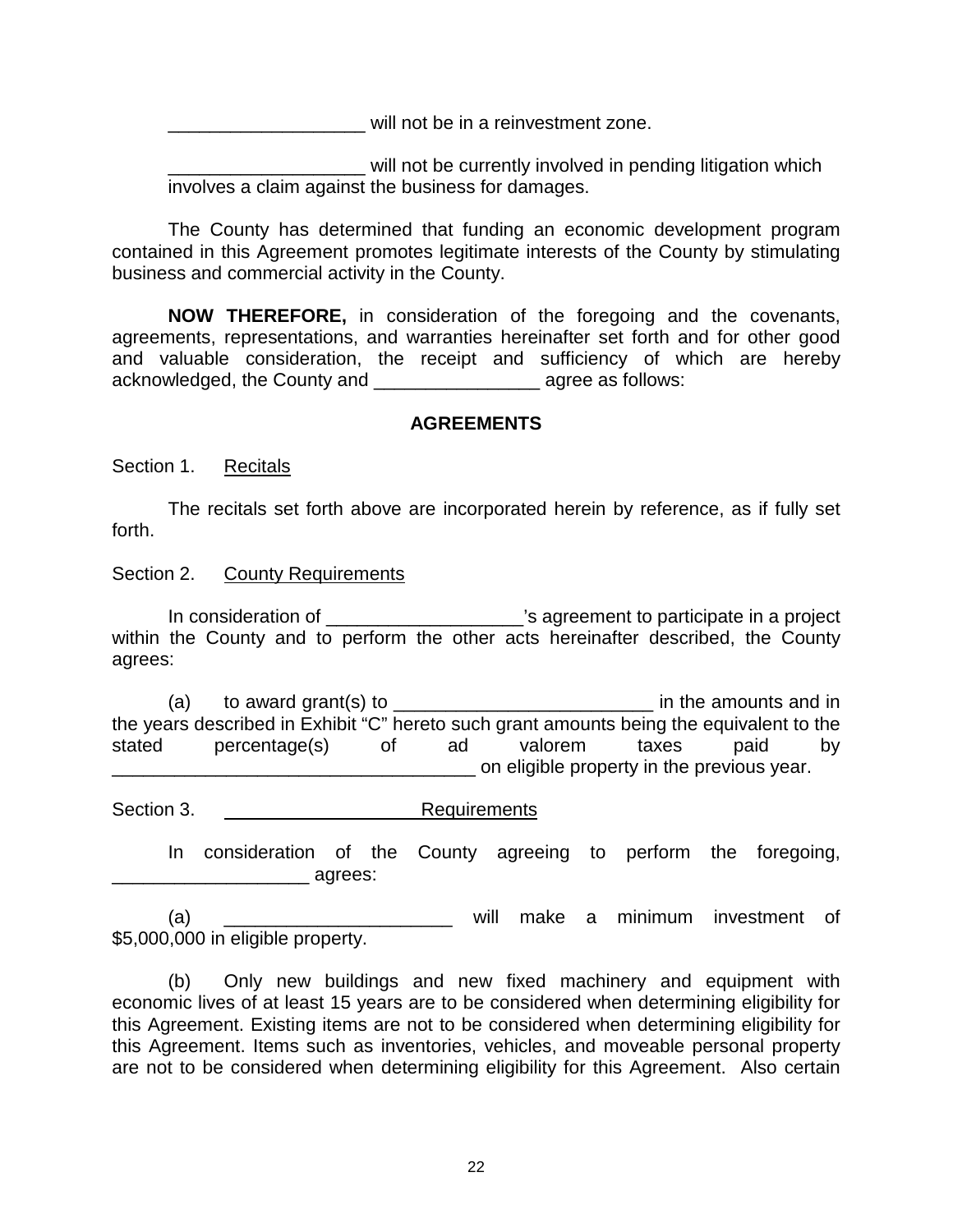types of properties, such as retail business and motels, are not to be considered when determining eligibility for this Agreement.

(d) \_\_\_\_\_\_\_\_\_\_\_\_\_\_\_\_\_\_\_ will create a minimum of one (1) permanent full time position which must be added to the entity's employee base. Employee numbers will be considered in conjunction with the total annual payroll that the project is expected to generate and the median annual wage for the area as posted by the Texas Workforce Commission.

(e) \_\_\_\_\_\_\_\_\_\_\_\_\_\_\_\_\_\_\_\_\_ will have previously received a grant pursuant to Texas Local Government Code Section 380.001 from the incorporated area wherein the business is located.

 $(f)$  \_\_\_\_\_\_\_\_\_\_\_\_\_\_\_\_\_\_\_\_\_\_\_\_ will not be in a reinvestment zone.

(g) \_\_\_\_\_\_\_\_\_\_\_\_\_\_\_\_\_\_\_\_\_\_ will not be currently involved in pending litigation which involves a claim against the business for damages.

### Section 4. Repayment/Termination

\_\_\_\_\_\_\_\_\_\_\_\_\_\_\_\_\_\_\_\_\_\_\_\_.

In the event that **Interpretent in the event that** begins producing goods or services on the Property, but subsequently discontinues producing goods or services for any reason, excepting fire, explosion or other casualty or accident or natural disaster or other event beyond the reasonable control of \_\_\_\_\_\_\_\_\_\_\_\_\_\_\_\_\_\_\_ for a period of 180 days during the term of this Agreement, then in such event this Agreement shall terminate. The burden shall be upon \_\_\_\_\_\_\_\_\_\_\_\_\_\_\_\_\_\_\_\_\_ to prove to the satisfaction of the County that the discontinuance of producing goods or services was as a result of fire, explosion, or other casualty or accident or natural disaster or other event beyond the control of the event  $\Box$  in the event meets this burden and the County is satisfied that the discontinuance of the production of goods or services was the result of events beyond the control of \_\_\_\_\_\_\_\_, then \_\_\_\_\_\_\_\_\_\_\_\_\_\_\_\_\_\_\_\_\_\_\_\_\_\_\_ shall have a period of one (1) year in which to resume the production of goods and services. In the event that **EXECUTE:** fails to resume the production of goods or services within one (1) year, then this Agreement shall terminate. The one (1) year time period, hereinabove mentioned, shall commence upon written notification from the County to

In the event that \_\_\_\_\_\_\_\_\_\_\_\_\_\_\_\_\_\_\_\_ allows ad valorem taxes on property or business personal property taxes owed to the County to become delinquent and fails to timely and properly follow the legal procedures for their protest or contest, then in such event this Agreement shall terminate.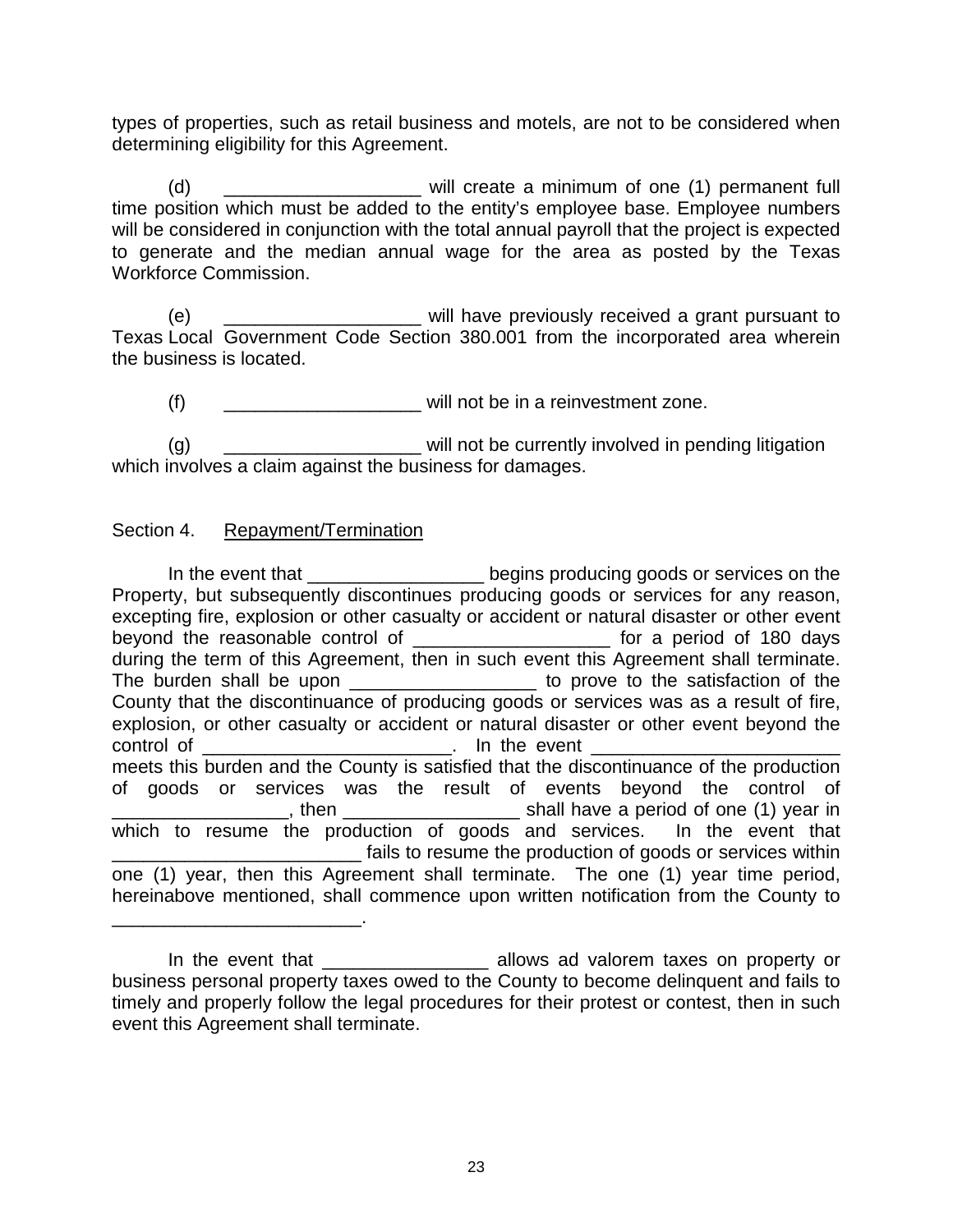In the event that \_\_\_\_\_\_\_\_\_\_\_\_\_\_\_\_\_\_\_ relocates the business to a location outside Grimes County, then in such event, this Agreement shall terminate after thirty (30) days written notice by the County to \_\_\_\_\_\_\_\_\_\_\_\_\_\_\_\_\_\_\_\_\_.

In accordance with Chapter 2264, Texas Government Code, \_\_\_\_\_\_\_\_\_\_\_\_\_\_\_\_\_ certifies that \_\_\_\_\_\_\_\_\_\_\_\_\_\_\_\_\_\_, or a branch, division, or department of \_\_\_\_\_\_\_\_\_\_\_\_\_\_\_ does not and will not knowingly employ an undocumented worker. \_\_\_\_\_\_\_\_\_\_\_\_\_\_\_\_ further certifies that in the event that Letter Letter and Stranch, division, or department of \_\_\_\_\_\_\_\_\_\_\_\_\_\_\_\_\_\_ is convicted of a violation under 8 U.S.C. Section 1324a(f),  $\frac{1}{2}$  shall repay all amounts previously paid to  $\frac{1}{2}$ by the County pursuant to this Agreement, with interest, at the rate and according to the other terms provided herein. Such a conviction shall be a default, and shall cause this

In the event that the County determines that **Intercontage and the County determines** that any of the terms or conditions contained in this Agreement, then in such event the County shall give \_\_\_\_\_\_\_\_\_\_\_\_\_\_\_ thirty (30) days written notice to cure such default. Except as otherwise provided in this section, in the event such default is not cured to the satisfaction of the County within the thirty (30) day notice period, then this Agreement will terminate.

The date of termination as that term is used in this subsection shall, in every instance, be the  $30<sup>th</sup>$  day after the day the County sends notice of default, in the mail and to the address shown in this Agreement to \_\_\_\_\_\_\_\_\_\_\_\_\_\_\_. Should the default be cured by \_\_\_\_\_\_\_\_\_\_\_\_\_\_\_\_\_\_\_ within the thirty (30) day notice period, shall be responsible for so advising the County and obtaining a release from the notice of default from the County, failing in which, the Agreement remains terminated.

In every case of termination set forth above: (1) the County shall determine in its sole discretion whether default has occurred by \_\_\_\_\_\_\_\_\_\_\_\_\_\_\_\_\_\_\_\_\_ in the terms and conditions of this Agreement; (2) \_\_\_\_\_\_\_\_\_\_\_\_\_\_\_\_\_\_ will forfeit any and all grants it has not previously received under this Agreement; (3) The most contribute vill be liable to the County for repayment of any grants previously provided to ander the terms of this Agreement. hereby grants an assignment in any property owned by \_\_\_\_\_\_\_\_\_\_\_\_\_\_\_\_\_\_\_\_\_\_\_\_\_\_ to the County as security for the repayment of any grants.

### Section 5. Certification of Compliance by \_\_\_\_\_\_\_\_\_\_\_\_\_\_\_\_\_\_\_\_\_\_\_\_

Agreement to terminate.

On or before March 1 of each year that this Agreement is in effect, **EXECUTE:** Shall certify in writing to the County its compliance with all provisions of this Agreement. Such certification shall include any and all documentation establishing that \_\_\_\_\_\_\_\_\_\_\_\_\_\_\_\_\_\_\_ has met the annual employment requirement for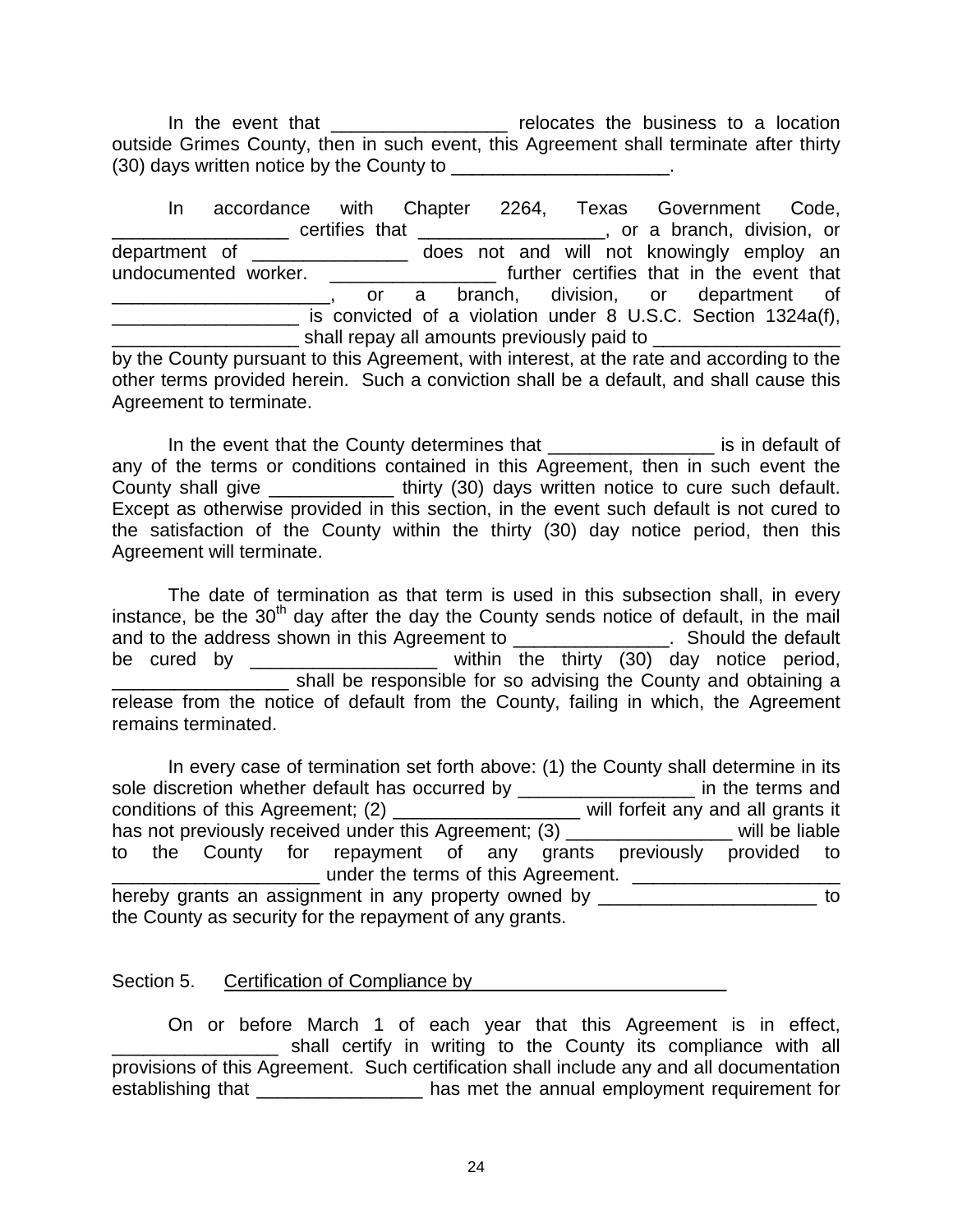the previous year and that all taxes related to its personal and real property in the County have been paid in full as required by law. The County, at any reasonable time, shall have the right to review any and all records of \_\_\_\_\_\_\_\_\_\_\_\_\_\_\_\_\_\_\_\_\_\_\_\_\_\_\_ related to the provisions of this Agreement.

#### Section 6. Term

This Agreement shall be effective for a period of \_\_\_\_\_\_\_\_\_\_\_\_\_\_\_\_\_ years from its effective date, unless otherwise terminated in accordance with another section of this Agreement.

#### Section 7. Entire Agreement

This Agreement contains the entire agreement between the County and with respect to the transactions contemplated herein. This Agreement may be amended, altered, or revoked only by written instrument signed by the County and **Example 20** and the County and  $\blacksquare$ 

#### Section 8. Successors and Assigns

This Agreement shall be binding on and inure to the benefit of the parties, their respective successors and assigns. \_\_\_\_\_\_\_\_\_\_\_\_\_\_\_\_\_\_\_\_\_\_\_\_\_\_\_\_\_\_\_\_ may assign all or part of its rights and obligations hereunder only upon prior written approval of the County, which approval shall not be unreasonably withheld or delayed.

#### Section 9. Notices

Any notice and/or statement required and permitted to be delivered shall be deemed delivered by depositing same in the United States mail, certified with return receipt requested, postage prepaid, addressed to the appropriate party at the following addresses or at such addresses provided by the parties in writing hereafter:

| President, | Corporation |
|------------|-------------|
|            |             |

County: County Judge P.O. Box 160 Anderson, TX 77830

 $\frac{1}{2}$  ,  $\frac{1}{2}$  ,  $\frac{1}{2}$  ,  $\frac{1}{2}$  ,  $\frac{1}{2}$  ,  $\frac{1}{2}$  ,  $\frac{1}{2}$  ,  $\frac{1}{2}$  ,  $\frac{1}{2}$  ,  $\frac{1}{2}$  ,  $\frac{1}{2}$  ,  $\frac{1}{2}$  ,  $\frac{1}{2}$  ,  $\frac{1}{2}$  ,  $\frac{1}{2}$  ,  $\frac{1}{2}$  ,  $\frac{1}{2}$  ,  $\frac{1}{2}$  ,  $\frac{1$ 

Section 10. Interpretation

Regardless of the actual drafter of this Agreement, this Agreement shall in the event of dispute over its meaning or application, be interpreted fairly and reasonably, and neither more strongly for or against either party.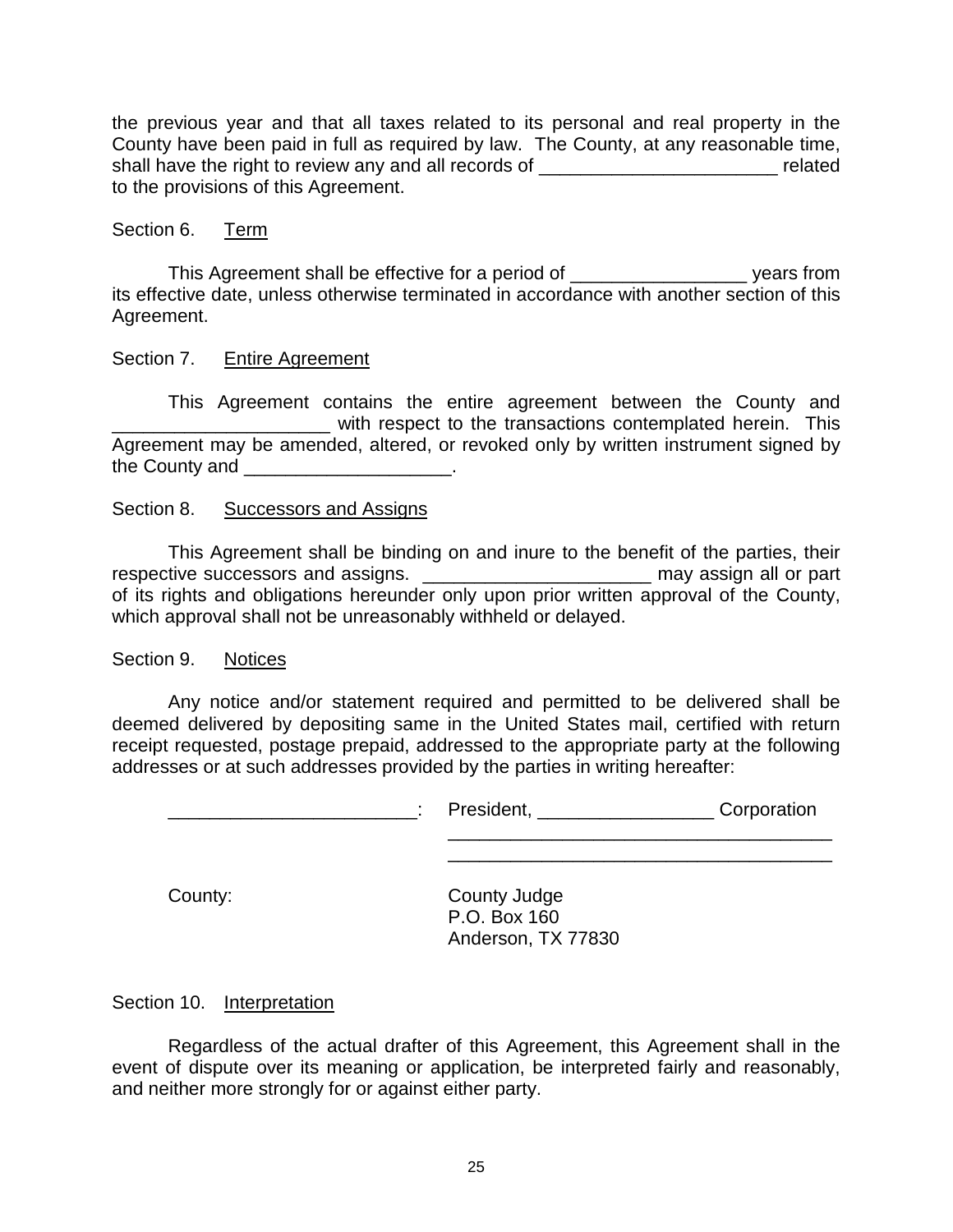#### Section 11. Applicable Law

This Agreement is made and shall be construed and interpreted under the laws of the State of Texas and exclusive venue shall lie in Grimes County, Texas.

#### Section 12. Severability

In the event that any provision of this Agreement is illegal, invalid, or unenforceable under present or future laws, then and in that event if is the intention of the parties hereto that the remainder of this Agreement shall not be affected thereby, and it is also the intention of the parties to this Agreement that in lieu of each clause or provision that is found to be illegal, invalid, or unenforceable, a provision be added to this Agreement which is legal, valid and enforceable and is as similar in terms as possible to the provision found to be illegal, invalid, or unenforceable.

#### Section 13. Mutual Assistance

County and \_\_\_\_\_\_\_\_\_\_\_\_\_\_\_\_ agree to do all things necessary or appropriate to carry out the terms and provisions of this Agreement and to aid and assist each other in carrying out such terms and provisions.

IN WITNESS WHEREOF, the parties hereto have executed this Agreement on the day of  $\sim$   $\sim$  0.20  $\sim$ 

THE COUNTY OF GRIMES ATTEST:

\_\_\_\_\_\_\_\_\_\_\_\_\_\_\_\_\_\_\_\_\_\_\_\_\_\_\_\_\_ \_\_\_\_\_\_\_\_\_\_\_\_\_\_\_\_\_\_\_\_\_\_\_\_\_\_\_\_\_\_\_\_ County Judge County Clerk

 $CORP.$  ATTEST:

\_\_\_\_\_\_\_\_\_\_\_\_\_\_\_\_\_\_\_\_\_\_\_\_\_\_\_\_\_ \_\_\_\_\_\_\_\_\_\_\_\_\_\_\_\_\_\_\_\_\_\_\_\_\_\_\_\_\_\_\_\_ President **President** Printed Name: Title: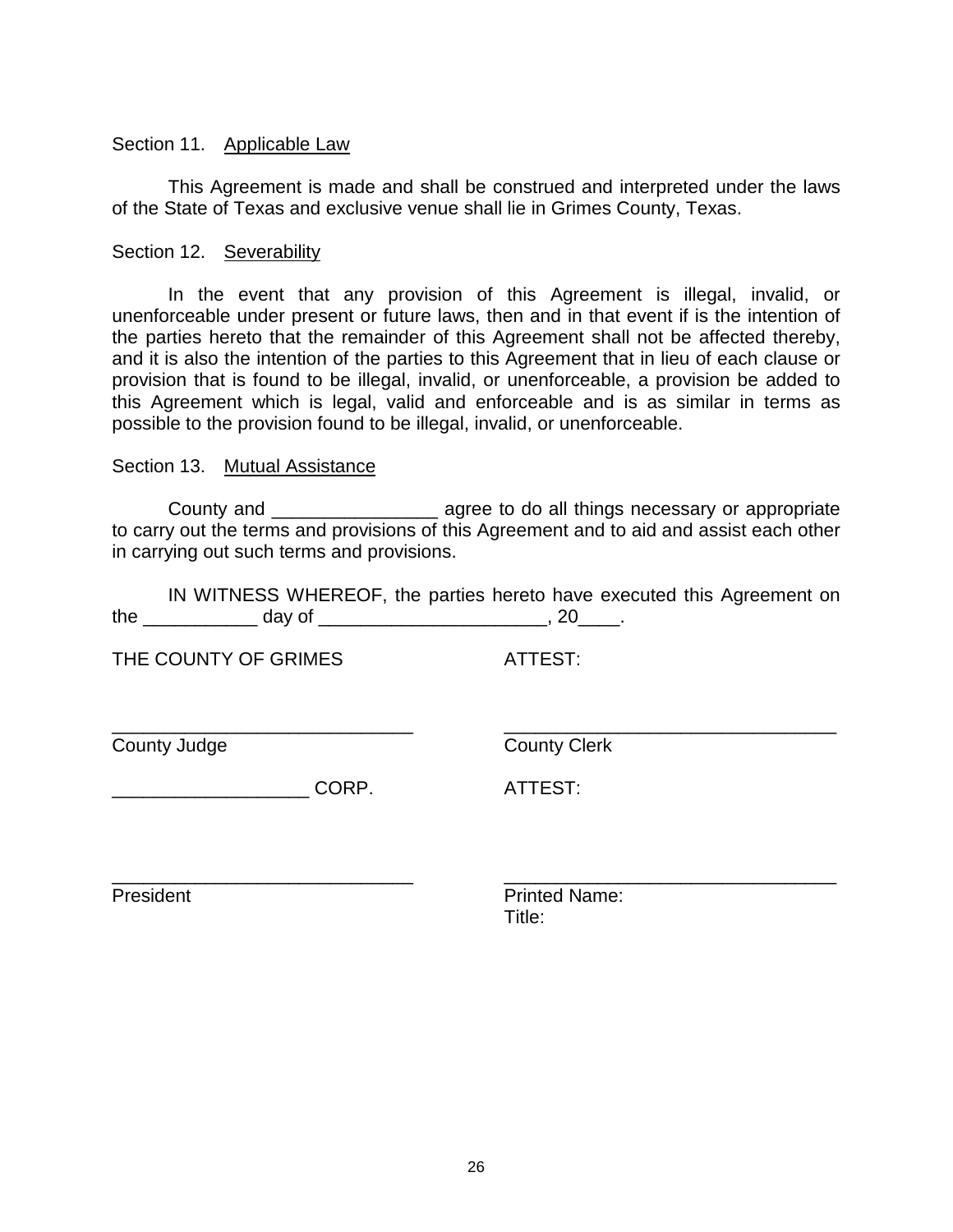State of Texas )( )( County of  $\frac{\ }{\ }$  )(

The foregoing instrument was acknowledged before me this \_\_\_\_\_ day of \_\_\_\_\_\_\_\_\_\_, 20\_\_\_\_\_\_, by \_\_\_\_\_\_\_\_\_\_\_\_\_\_\_\_\_\_\_\_, known to me to be the County Judge of the County of Grimes, Texas.

> \_\_\_\_\_\_\_\_\_\_\_\_\_\_\_\_\_\_\_\_\_\_\_\_\_\_\_\_\_\_\_\_ Notary Public My Commission Expires:\_\_\_\_\_\_\_\_\_

State of Texas )( )( County of  $\frac{1}{\sqrt{2}}$ 

The foregoing instrument was acknowledged before me this \_\_\_\_\_ day of \_\_\_\_\_\_\_\_\_\_\_\_\_\_\_\_\_\_\_\_\_\_\_\_, 20\_\_\_\_\_\_, by \_\_\_\_\_\_\_\_\_\_\_\_\_\_\_\_\_\_\_\_, known to me to be the President of the \_\_\_\_\_\_\_\_\_\_\_\_\_\_\_\_\_\_\_\_\_\_\_\_\_\_\_Corporation.

> \_\_\_\_\_\_\_\_\_\_\_\_\_\_\_\_\_\_\_\_\_\_\_\_\_\_\_\_\_\_\_\_ Notary Public My Commission Expires: \_\_\_\_\_\_\_\_\_\_\_\_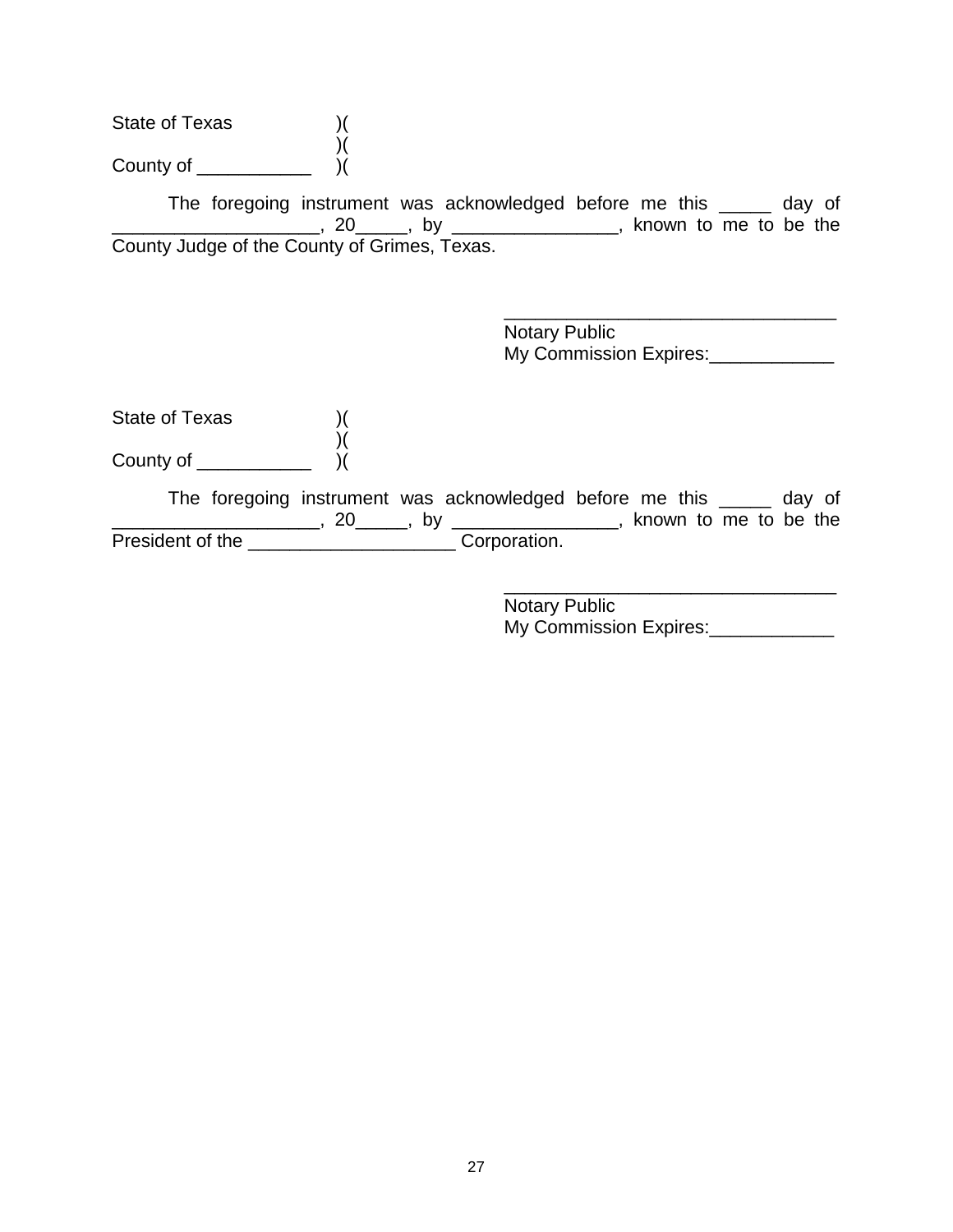## **EXHIBIT "A"**

Plat or Map and Metes and Bounds Description of Property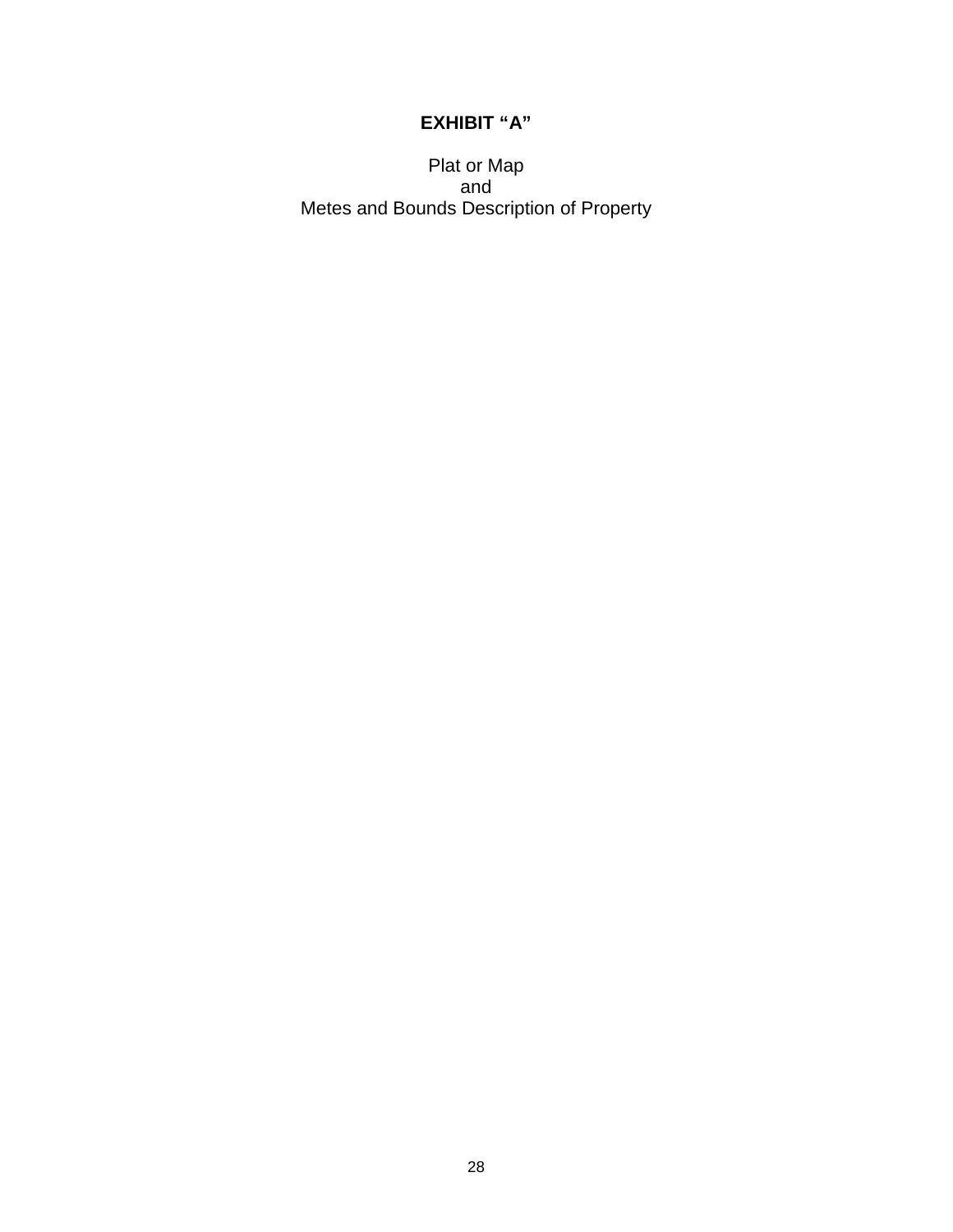## **EXHIBIT "B"**

Descriptive List of Project

- 1. Nature of construction: \_\_\_\_\_\_\_\_\_\_\_\_\_\_\_\_\_\_\_\_\_\_\_\_\_\_\_\_\_\_\_\_\_\_\_\_\_\_\_\_\_\_\_\_\_\_
- 2. Projected commencement date for construction: \_\_\_\_\_\_\_\_\_\_\_\_\_\_\_\_\_\_\_\_\_\_\_\_\_\_\_\_\_\_\_
- 3. Projected completion date for construction: \_\_\_\_\_\_\_\_\_\_\_\_\_\_\_\_\_\_\_\_\_\_\_\_\_\_\_\_\_\_\_\_\_
- 4. Description, number and location of proposed improvements: \_\_\_\_\_\_\_\_\_\_\_\_\_\_\_\_\_\_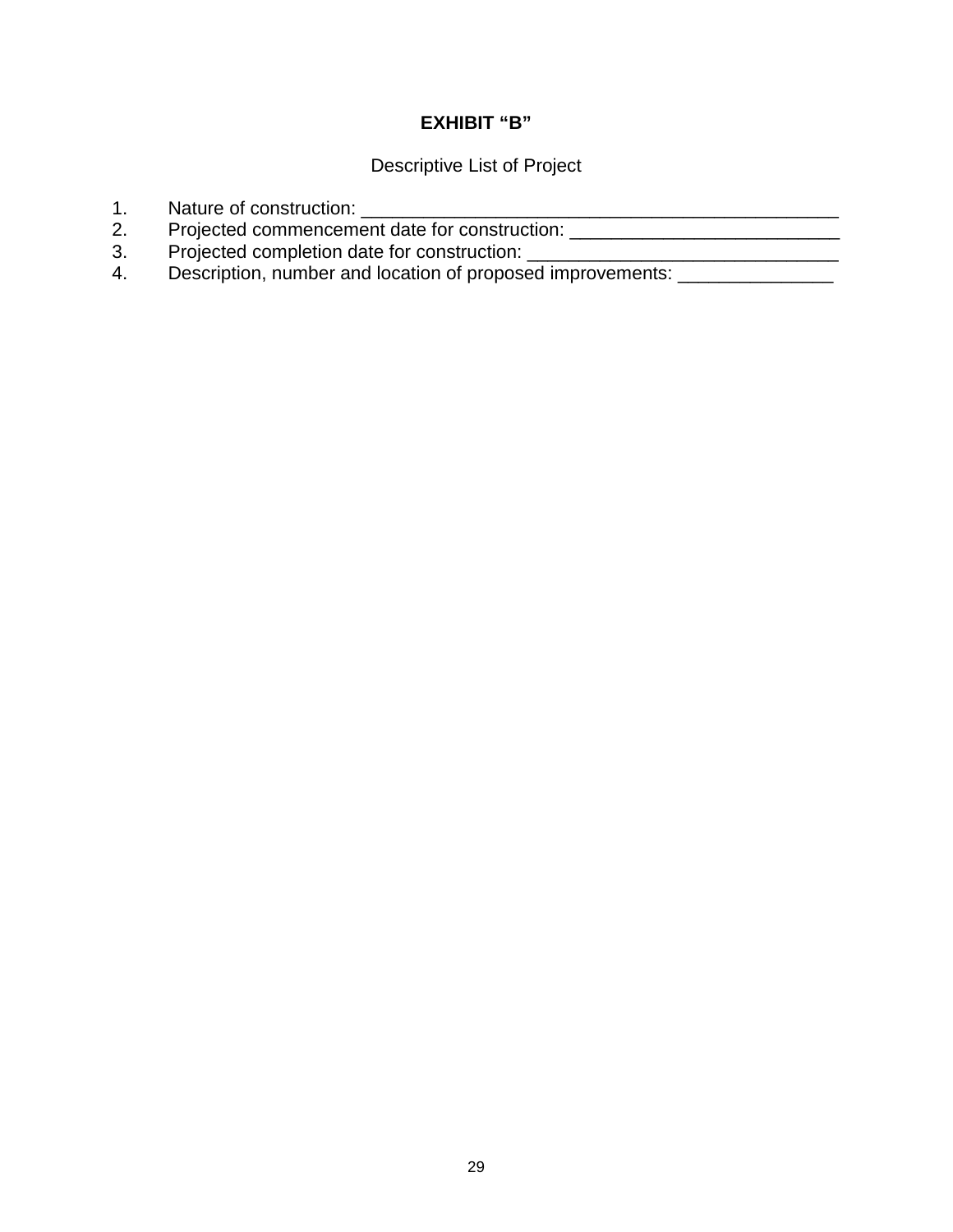## **EXHIBIT "C"**

Schedule of Grants

Percentage of Previous Years' Ad Year Valorems on Eligible Property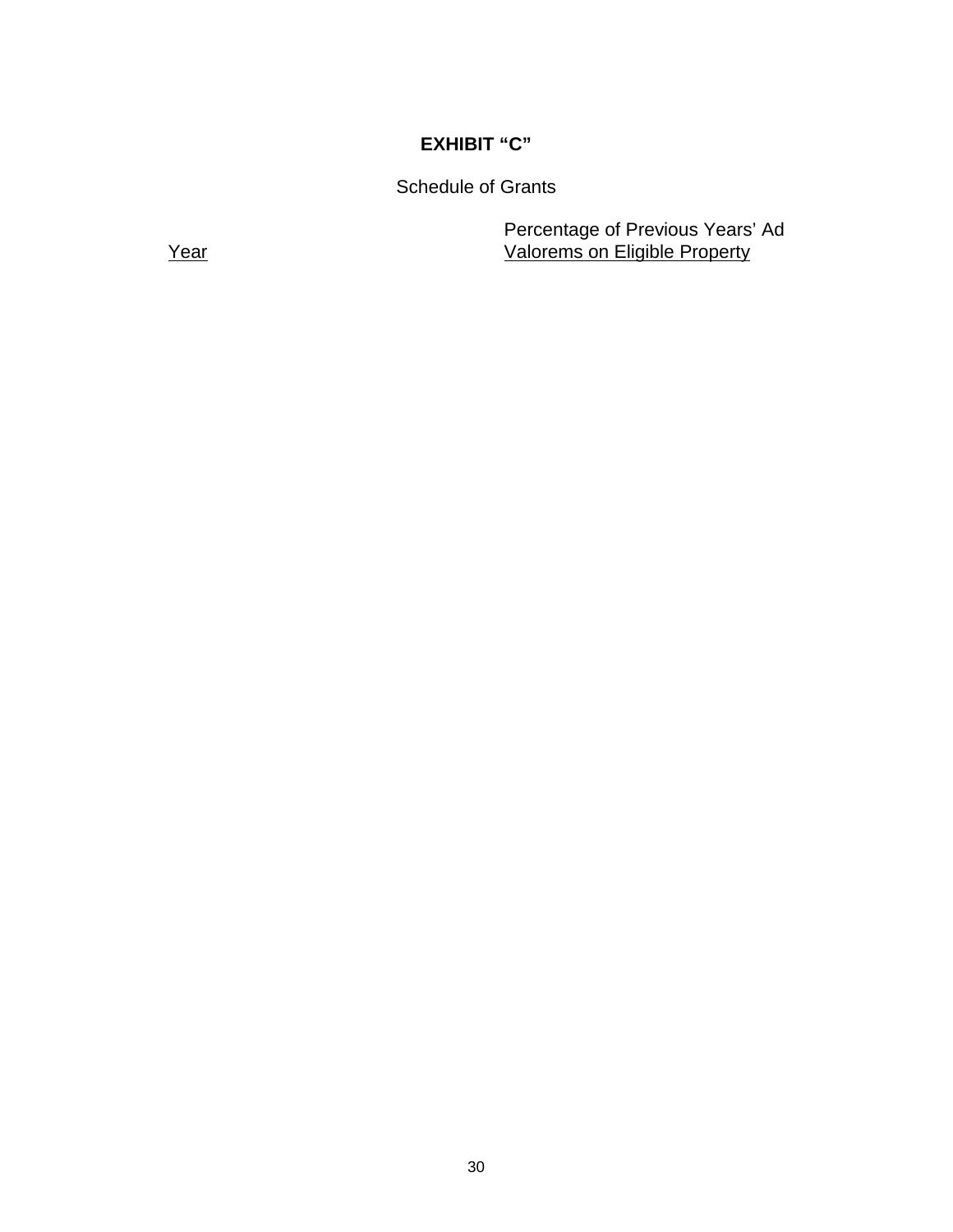**ADDENDA #3**

**GRIMES COUNTY ORDERS AND NOTICES**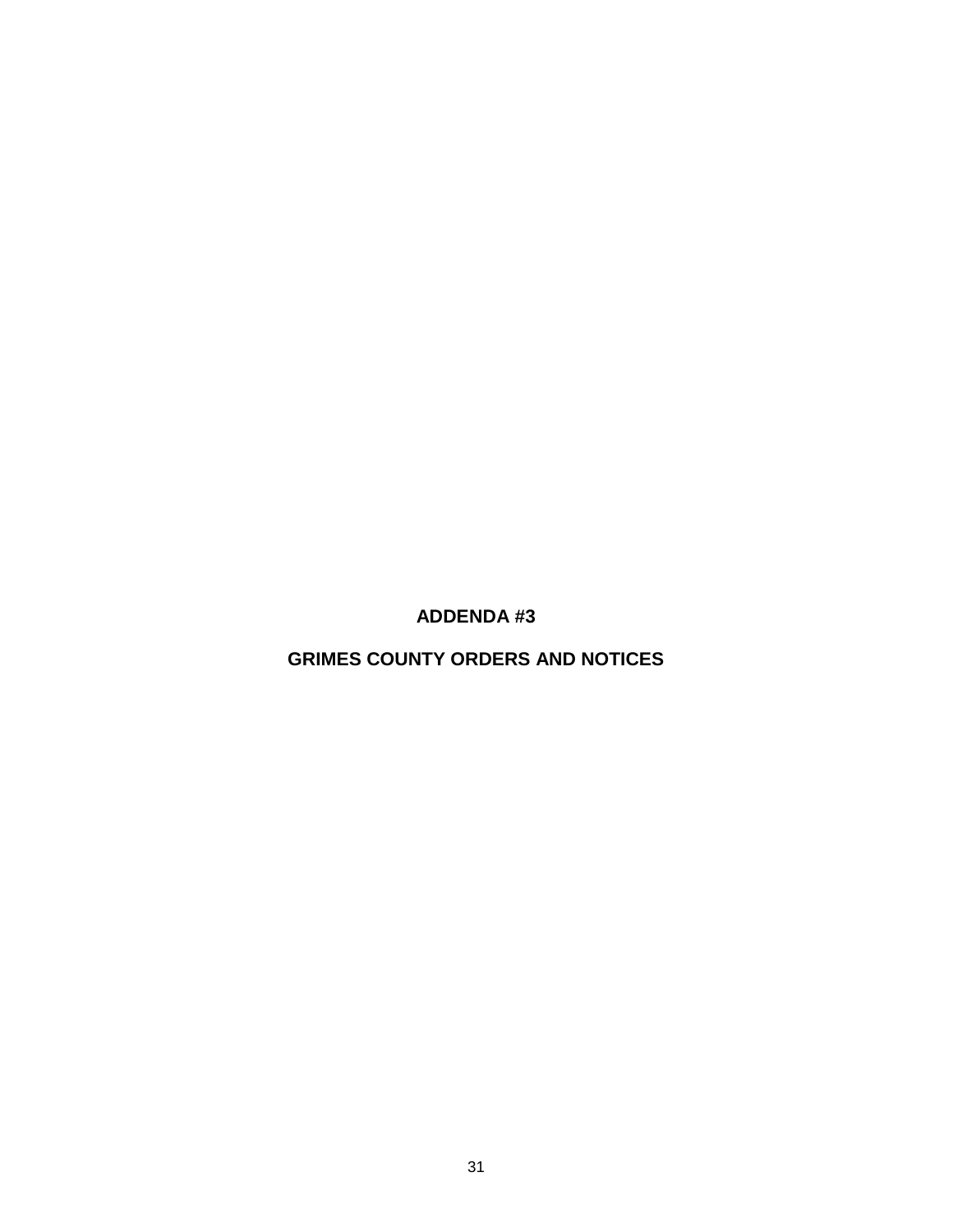### **ORDER APPROVING 381 APPLICATION AND AGREEMENT FOR (COMPANY NAME)**

WHEREAS, the Commissioner's Court of Grimes County has conducted a public hearing considering the Application of \_\_\_\_\_\_\_\_\_\_\_\_\_\_\_\_\_\_\_\_\_for a grant of public money; and

WHEREAS, the Application of **with the authority of the CO** for a grant of public money meets requirements contained in the county's program for grants; and

WHEREAS, approval of a grant or grants for \_\_\_\_\_\_\_\_\_\_\_\_\_\_\_\_\_\_\_ would stimulate business and commercial activity in Grimes County; and

WHEREAS, the planned use of the property would not constitute a hazard to public safety, health or morals, or otherwise adversely affect the citizens of Grimes County; and

WHEREAS, the Commissioners' Court of Grimes County and wish to enter into an Agreement pursuant to Texas Local Government Code Section 381.004;

THEREFORE, BE IT ORDERED that we the Commissioner's Court of Grimes County, having met in open session on this the \_\_\_\_\_ day of \_\_\_\_\_\_\_\_\_\_\_\_\_\_\_, 20\_\_\_ with a quorum present, and upon a majority vote, do hereby approve the Application and Agreement with \_\_\_\_\_\_\_\_\_\_\_\_\_\_\_\_\_\_\_\_\_\_\_\_\_\_\_ for a grant or grants of public money as set forth in the Agreement executed this date by the Grimes County Judge as the representative for the Grimes County Commissioners' Court and by an authorized representative of \_\_\_\_\_\_\_\_\_\_\_\_\_\_\_\_\_\_\_\_\_\_.

\_\_\_\_\_\_\_\_\_\_\_\_\_\_\_\_\_\_\_\_\_\_\_\_\_\_\_\_\_\_\_ County Judge

ATTEST:

County Clerk

\_\_\_\_\_\_\_\_\_\_\_\_\_\_\_\_\_\_\_\_\_\_\_\_\_\_\_\_\_\_\_